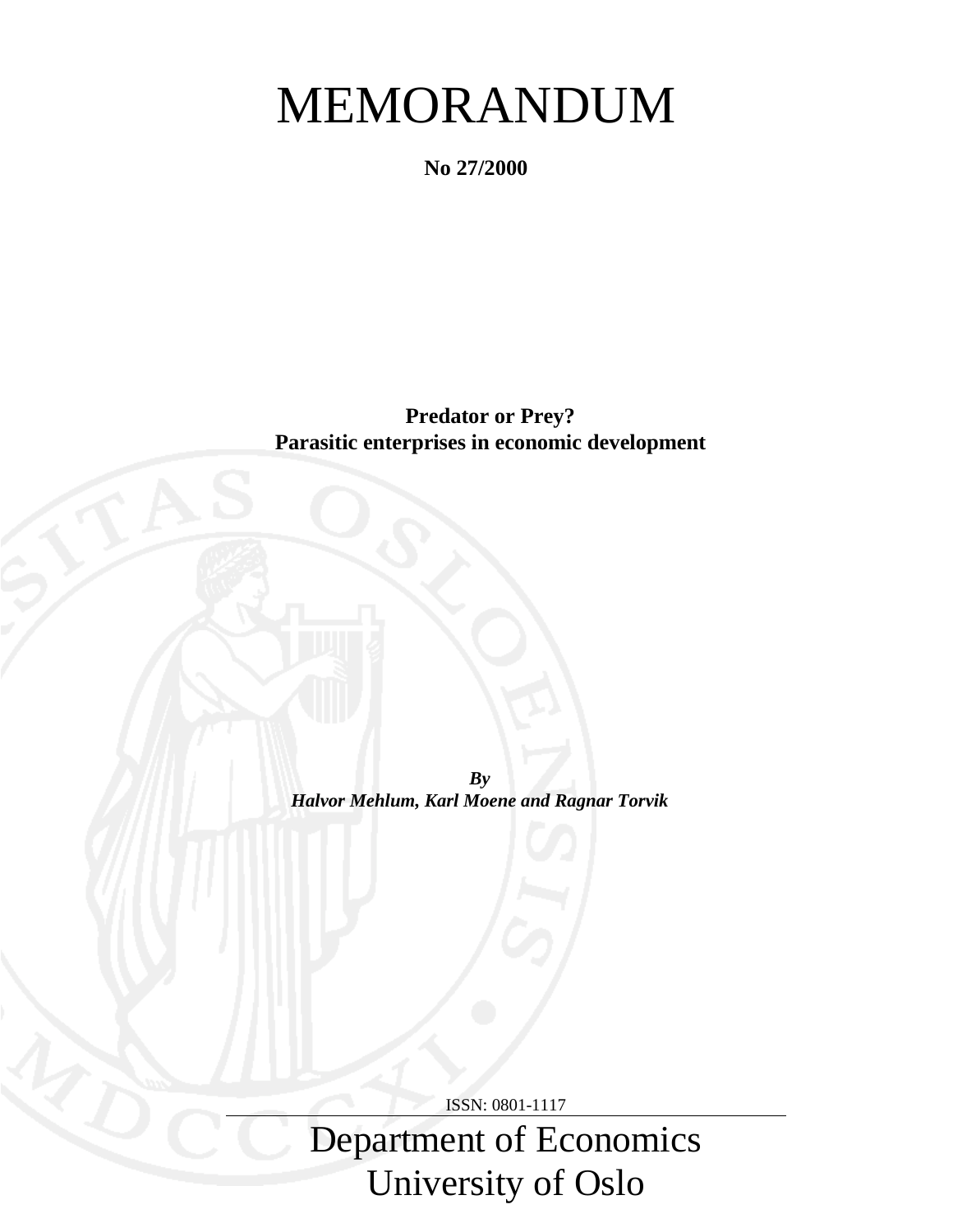| This series is published by the<br><b>University of Oslo</b><br><b>Department of Economics</b> | In co-operation with<br><b>The Frisch Centre for Economic</b><br><b>Research</b> |                            |
|------------------------------------------------------------------------------------------------|----------------------------------------------------------------------------------|----------------------------|
| P. O.Box 1095 Blindern                                                                         | Gaustadalleén 21                                                                 |                            |
| N-0317 OSLO Norway                                                                             | N-0371 OSLO Norway                                                               |                            |
| Telephone: $+4722855127$                                                                       |                                                                                  | Telephone: +47 22 95 88 20 |
| $+4722855035$<br>Fax:                                                                          | Fax:                                                                             | +47 22 95 88 25            |
| http://www.oekonomi.uio.no/<br>Internet:                                                       | Internet:                                                                        | http://www.frisch.uio.no/  |
| econdep@econ.uio.no<br>e-mail:                                                                 | e-mail:                                                                          | frisch@frisch.uio.no       |

List of the last 10 Memoranda:

| No 26 | By Atle Seierstad: Sharpened nonsmooth maximum principle for control      |
|-------|---------------------------------------------------------------------------|
|       | problems in finite dimensional state space. 13 p.                         |
| No 25 | By Geir B. Asheim: Deriving Belief Operators from Preferences. 6 p.       |
| No 24 | By Finn R. Førsund and Nikias Sarafoglou: On The Origins of Data          |
|       | Envelopment Analysis. 33 p.                                               |
| No 23 | By Knut Røed and Tao Zhang: A Note on the Weibull Distribution and        |
|       | Time Aggregation Bias. 9 p.                                               |
| No 22 | By Atle Seierstad: Nonsmooth maximum principle for control problems       |
|       | in Banach state space. 24 p.                                              |
| No 21 | By Diderik Lund: Imperfect loss offset and the after-tax expected rate of |
|       | return to equity, with an application to rent taxation. 20 p.             |
| No 20 | By Christian Brinch: Identification of Structural Duration Dependence     |
|       | and Unobserved Heterogeneity with Time-varying Covariates. 19 p.          |
| No 19 | By Knut Røed and Morten Nordberg: Have the Relative Employment            |
|       | Prospects for the Low-Skilled Deteriorated After All? 21 p.               |
| No 18 | By Jon Vislie: Environmental Regulation under Asymmetric Information      |
|       | with Type-dependent outside Option. 20 p.                                 |
| No 17 | By Tore Nilssen and Lars Sørgard: Strategic Informative Advertising in a  |
|       | TV-Advertising Duopoly. 21 p.                                             |

A complete list of this memo-series is available in a PDF® format at: http://www.oekonomi.uio.no/memo/index.shtml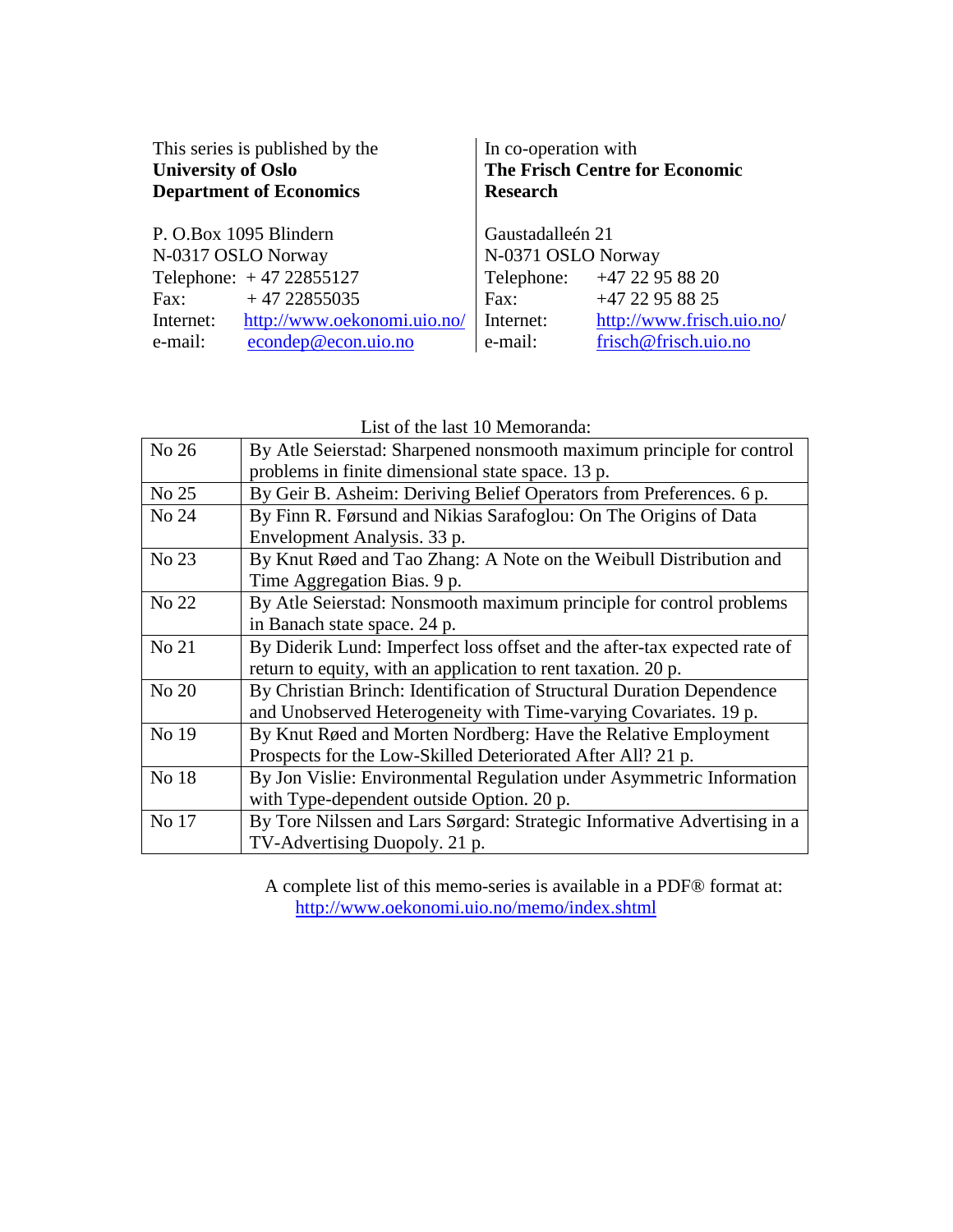## Predator or Prey?

### Parasitic enterprises in economic development<sup>\*</sup>

Halvor Mehlum, Karl Moene‡and Ragnar Torvik<sup>§</sup>

#### Abstract

In many developing and transition economies Mafia-like activities are rampant. Extortion and other forms of predation lower profitability in private businesses and distort investment incentives. Incorporated in a model of industrialization, bimodal club convergence may result. Economies may get stuck in a Predators' Club characterized by a vicious circle of poverty and predation. Societies with a low flow of new entrepreneurs are especially vulnerable to predation and never get out of this club. Poor societies with high ‡ow of new entrepreneurs, however, may grow out of the trap and join the rich Producers' Club.

Keywords: Poverty traps, Club convergence, Organized crime JEL: O1, O4

 $*$ We thank Tor Jakob Klette for useful comments.

<sup>&</sup>lt;sup>†</sup>Frisch Centre, Department of Economics, University of Oslo P.O. Box 1095, Blindern N-0317 Oslo, Norway. E-mail: halvor.mehlum@econ.uio.no.

<sup>&</sup>lt;sup>‡</sup>Department of Economics, University of Oslo P.O. Box 1095, Blindern N-0317 Oslo, Norway. E-mail: k.o.moene@econ.uio.no.

<sup>&</sup>lt;sup>§</sup>Department of Economics, Norwegian University of Science and Technology, N-7491 Trondheim, Norway. E-mail: ragnar.torvik@svt.ntnu.no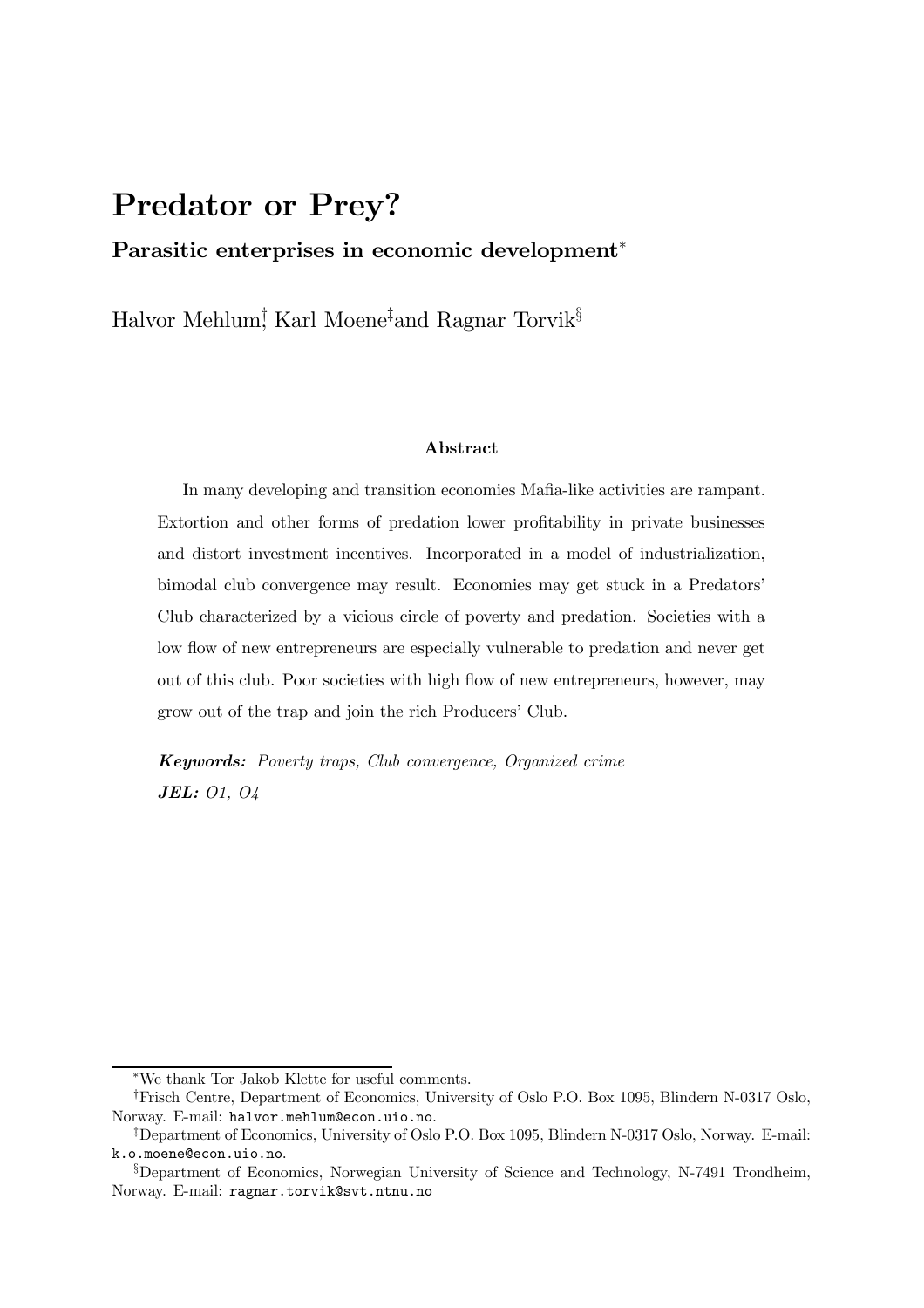## 1 Introduction

The state should have monopoly of legitimate violence with priorities of protection, taxation and law enforcement. In many societies, however, this Weberian ideal is not fulfilled. Violent gangs and criminal entrepreneurs not only extort and steal, but also provide protection, enforce contracts, and mediate disputes. "Problem solving" that normally belongs to the realm of the state, is undertaken by violent entrepreneurs and bandit gangs for money. Tributes are paid to avoid damage as criminals extort productive enterprises. Partnerships apply force on a commercial basis to collect debt and reduce transaction costs. As Konrad and Skaperdas (1998) observe, even in the most industrialized countries one find such backward forms of illegal activities, known as organized crime. The Sicilian Mafia and the American Mafia (Cosa Nostra) are well known examples. Similar rent seeking activities are also prevalent in developing countries and in the Eastern European transition economies.

Most often, however, rent seeking is thought of as activities directed towards an influential public sector where regulation and taxation invite wasteful influence activities by private businesses. We explore the opposite pole where weak public governance provides little protection of property rights. Inefficient law enforcement of this kind easily gives rise to unproductive rent seeking actions towards the business community itself.

In developing countries bandits not only control and protect small-scale informal enterprises such as street sellers and sweat shops. The surplus from large-scale modern firms are also dissipated by organized middlemen and professional plunderers. In some instances former youth gangs or rebel groups are transformed to criminal enterprises feeding on private businesses (Collier 2000). In other instances, political insiders set up their own firms that private sector companies have to consult and remunerate in order to have certain contracts signed. The latter type of activities, called straddling, constitute important forms of rent seeking in Africa. In Kenya, for example, president Moi allows extensive straddling among politicians and bureaucrats in exchange for loyalty to the government (Bates 1983, Bigsten and Moene 1996).

In Eastern Europe predatory enterprises belong to the growing shadow economy (Campos 2000). The institutional vacuum created by the collapse of communism has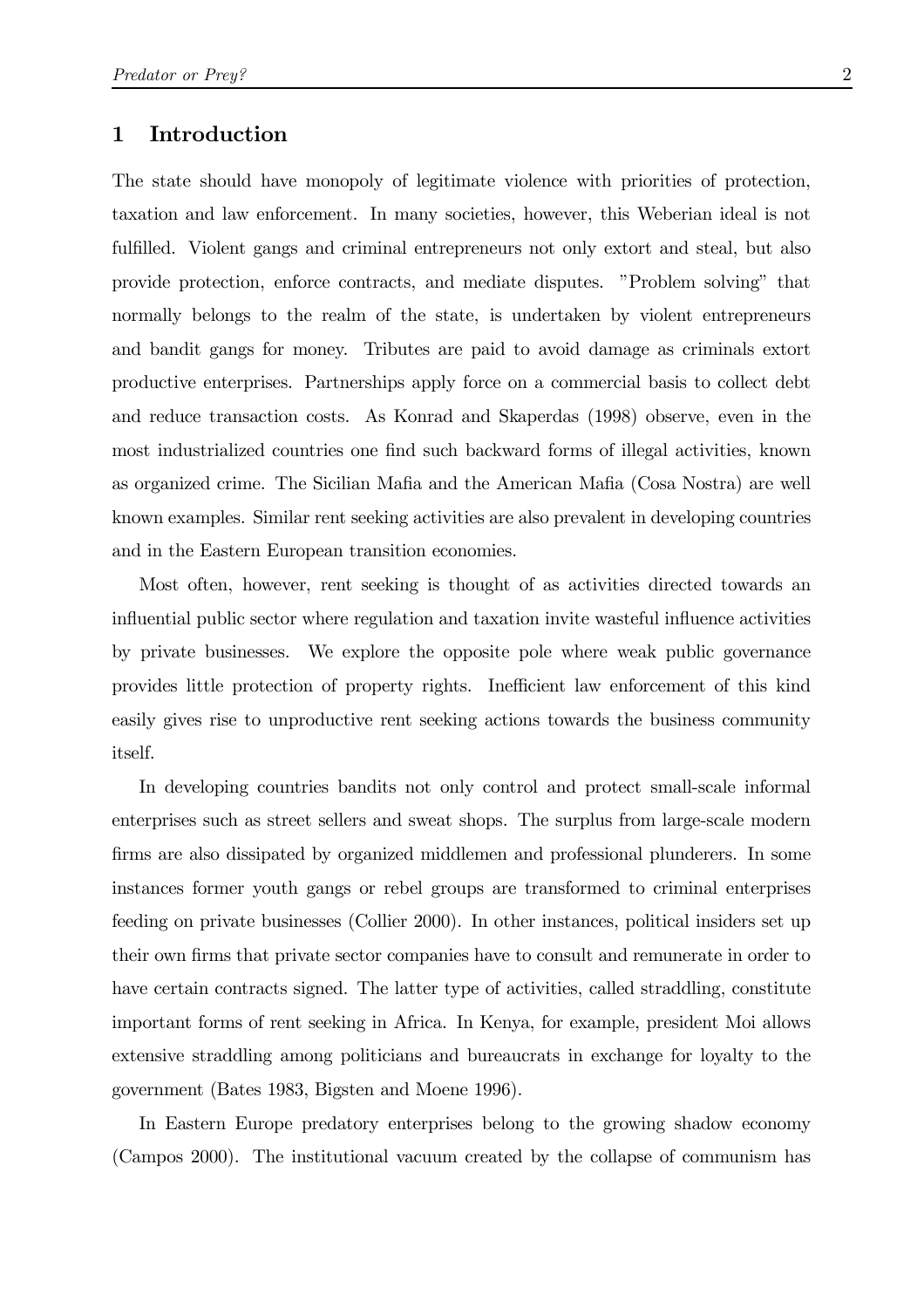opened the scene for extortion by commercial parasites. Illegal enforcement partnerships have become routine in Russian business activities. As Volkov explains

Before signing formal business contracts, companies acquire information on each other's enforcement partners ('whom do you work with?') and arrange a meeting between enforcement partners (strelka). Besides that, each of the participating sides would check whether the others really work with the group they claim to and would seek additional information about the real power (reputation as well as actual firepower) of that group. (Volkov 1999 p.746)

Both Eastern Europe and parts of the developing world seem to be trapped in a vicious circle of high crime and low growth. According to the Russian Ministry of Internal A¤airs, criminal gangs in 1994 controlled 40000 Russian businesses (Volkov 1999).

In this paper we investigate the causes and consequences of such a vicious circle driven by criminal predation. Whether the predatory enterprises are best described as firms or as feudal kings, lords, and emperors, is debated.<sup>1</sup> Some Mafia organizations act like mini states that tax and protect commercial activities. Other types of parasitic enterprises are smaller and operate more like conventional firms. Common to all of them, however, is the profit motive. In our model the predators are profit seekers. We focus on the behavior of entrepreneurs who can run either parasitic enterprises or productive firms. Those who become parasites extort productive firms but do also (as in the model of Konrad and Skaperdas 1998) provide protection against extortion by other parasites.

In order to identify the harm of predation on economic development in poor countries we embed predatory activities within a dynamic general equilibrium model of industrialization. The basic model follows Murphy, Shleifer, and Vishny (1989) where the degree of industrialization depends on the size of the market, and the size of the market depends on the degree of industrialization. We extend the model in two directions. First we include predation that lowers profitability of producers. Predation becomes particularly harmful when production and predation compete for scarce entrepreneurial resources. We therefore study the mechanism that allocates a limited number of entrepreneurs between the two activities. In this respect our approach relates to the

<sup>1</sup>See for example Schelling (1971), Gambetta (1993), Fiorentini and Peltzman (1995), and Skaperdas (1999). For an excelent review of the economics of crime in general see Glaeser 1999.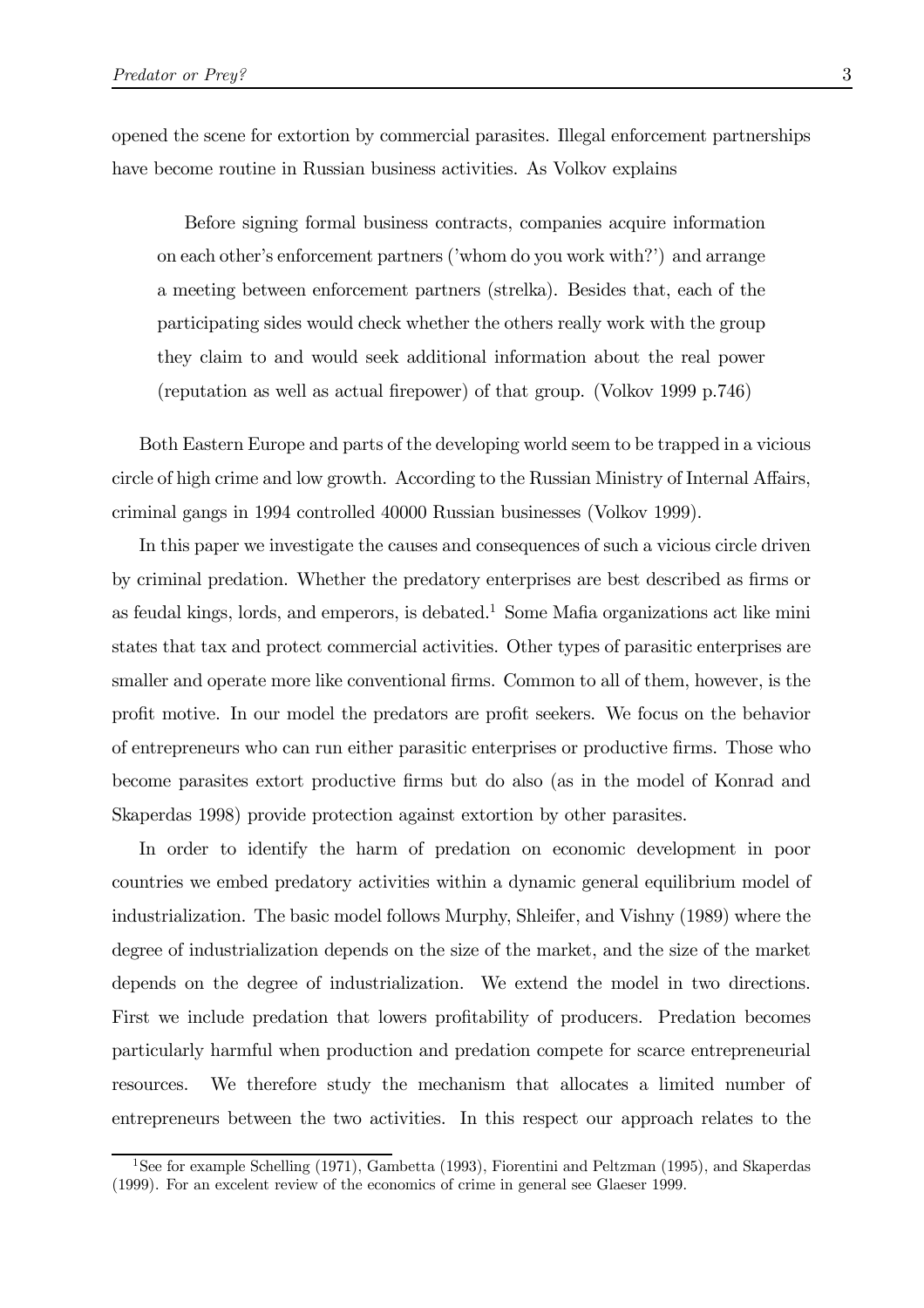seminal papers on the misallocation of talent to unproductive activities by Usher (1987), Baumol (1990), Murphy, Shleifer, and Vishny (1991 and 1993), and Acemoglu (1995).<sup>2</sup>

The second extension to Murphy, Shleifer, and Vishny (1989) is to incorporate explicit dynamics to the ‡ow of new entrepreneurs. Here we apply an economics twist to the well known predator-prey mechanism. Unlike in biology, entrepreneurs can choose whether to enter as predator or prey. A newborn cub cannot choose whether to become a fox or a rabbit, but a novice entrepreneur can decide whether to go into predation or production.

One may think that it is a dominant strategy of entrepreneurs to enter into production with modern technologies when the number of entrepreneurs is low. This intuition is not generally true. With few entrepreneurs the size of the market becomes small which again limits the profits from entering production. To enter predation, however, normally involves lower fixed costs and therefore becomes relatively more tempting at low levels of development. Thus, when productive entrepreneurship is most needed, it may be most difficult to achieve it.

As a result an underdevelopment trap may emerge. A low level of development may, on the one hand, make venal activities within the business community relatively attractive for profit seeking agents. On the other hand, growth and development may be retarded by high (initial) levels of venal practices within the business community. Accordingly the economy can get stuck in a trap where a high number of predatory enterprises undermine the profitability of productive entrepreneurship. As a result, production is stagnating at a low level. Whether an economy ends up in the trap or not, depends on the degree of predation at the initial level of development. Within the trap what is good for production is also good for predation, which may explain why it is so difficult to get rid of parasitic enterprises.

Like other models with multiple equilibria ours explain how otherwise equal societies may find themselves in quite unequal situations due to differences in initial conditions. Unlike other models, however, ours explains how the underdevelopment trap may be annihilated by the endogenous entry of entrepreneurs. The different economies of scale in production and predation makes the trap disappear when the total number of entrepreneurs is high enough. Once this threshold of entrepreneurship is reached even

<sup>2</sup>See also Andvig (1997), Grossman (1998), Chand and Moene (1999), and Baland and Francois  $(2000).$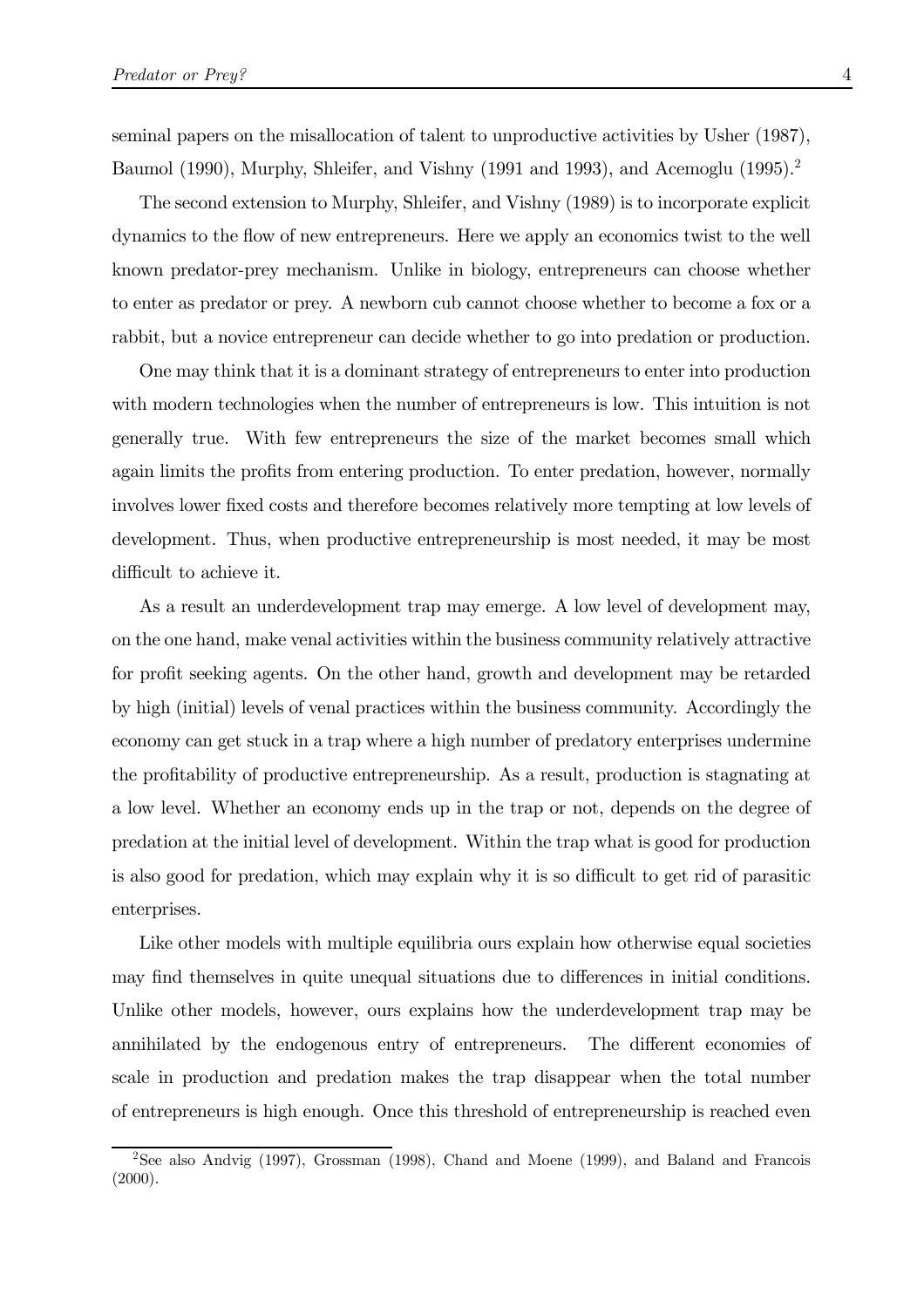countries that were caught in the trap will escape it. Hence, when the growth in the number of entrepreneurs is sufficiently strong the economy's multiple equilibria property disappears and only the no predation equilibrium remains.

The feature of multiple equilibria that may transform into a unique equilibrium at higher levels of development have interesting implications for economic convergence across countries. In poor societies with relatively much predation, modernization evolves slowly and economic growth is low. If the flow of new entrepreneurs is low these countries end up relatively poor irrespective of their initial income levels. Societies that start their modernization with a lower number of unproductive rent seekers within the business community, are likely to grow faster and end up richer. Some relatively poor countries join the ranks of the rich, while some rich countries transit to being relatively poor. Thus our model generates dynamics where countries may go both from poor to rich and from rich to relatively poor. Initially poor countries may grow fast and outperform richer countries. One may end up in a polarized distribution where some countries are rich and some are poor, also denoted club-convergence or twin peaks dynamics (Quah 1996a,b). In our case, we label the twin peaks Predators' Club and Producers' Club.

If the flow of new entrepreneurs is sufficiently high, however, all countries end up in the Producers' Club. Societies that start modernization with many predators, experience a first phase where predation activities expand together with new modern activities. In the second phase the development trap is annihilated and predation vanishes as modernization continues. Thus, due to endogenous club switching the Producers' Club is the absorbing state.

The root of the development problem that we study is weak law enforcement by the state. As neatly analyzed by Dabla-Norris and Freeman (1999) an inefficient legal system may in itself be explained by underdevelopment at the same time as underdevelopment is caused by insecure property rights. Except for a brief discussion in Section 4 we abstract from variations in law-enforcement.

The rest of the paper is organized as follows: Section 2 presents the basic model of the productive and predatory activities, and derives the allocation of entrepreneurs between activities. Section 3 discusses best response entry of entrepreneurs and dynamic implications. Section 4 concludes by a discussion of possible extensions.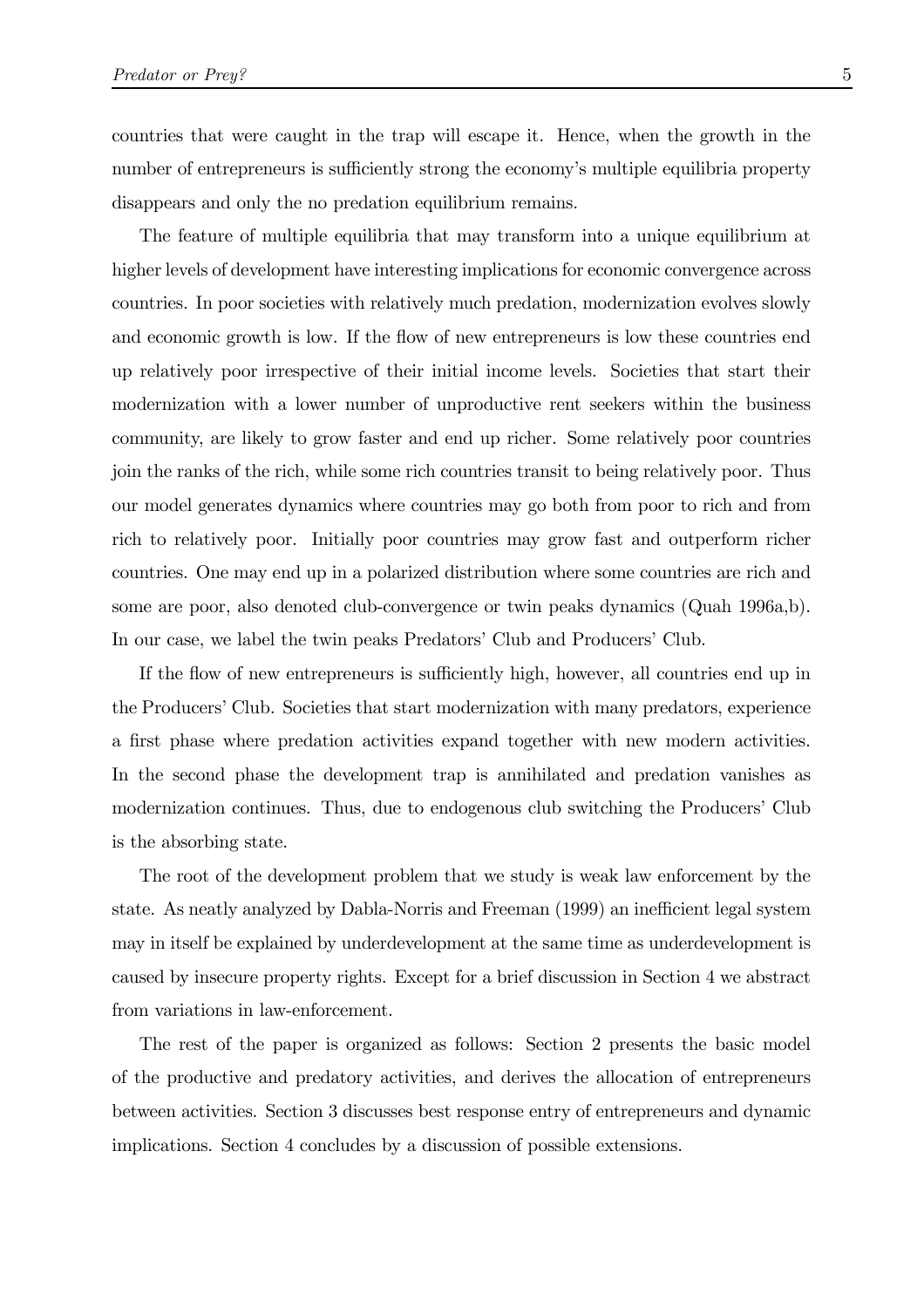#### 2 The economy

#### 2.1 The productive sector

All goods are produced within the productive sector of the economy. With some modifications, our description of the productive part of the economy is similar to that in Murphy, Shleifer, and Vishny  $(1989)$ . There is a given number, M, of different goods produced. Consumers have Cobb-Douglas utility, so all goods have equal expenditure shares and unitary demand elasticity. In each branch of industry there is a competitive fringe with a constant returns to scale technology and zero profits. The goods can also be produced with a modern, increasing returns, technology. Once a modern firm has entered a branch of industry, Bertrand competition prevents further entry. Moreover, competition from the fringe fixes the price that the modern firm can charge. The price equals the income per worker in the fringe, and is normalized to one. Modern production requires a fixed cost of F units of labor while the marginal productivity is  $\alpha > 1$ . The real wage is equal (to one) in all activities. Thus each modern firm has a fixed markup  $\gamma = 1 - 1/\alpha$  and its gross profits (before predation is taken into account) are

$$
\pi = \gamma y - F \tag{1}
$$

when producing  $y$ .

The production of each good depends on the size of the market, represented by the total income of the economy, Y. Production of all  $M$  goods is given by  $y$ , and total spending and income is thus  $Y = yM$ . Total income is the sum of profit and wage income. Since firms in the fringe earn no profit, aggregate profits are  $n_a \pi$  where  $n_a \leq M$ denotes the number of productive modern firms. Since the wage is one for all workers total wage income is simply equal to  $L$ . In general equilibrium total spending is equal to total income. Hence,

$$
Y = yM = n_a \pi + L \tag{2}
$$

By solving for  $y$  from  $(1)$  and  $(2)$  we get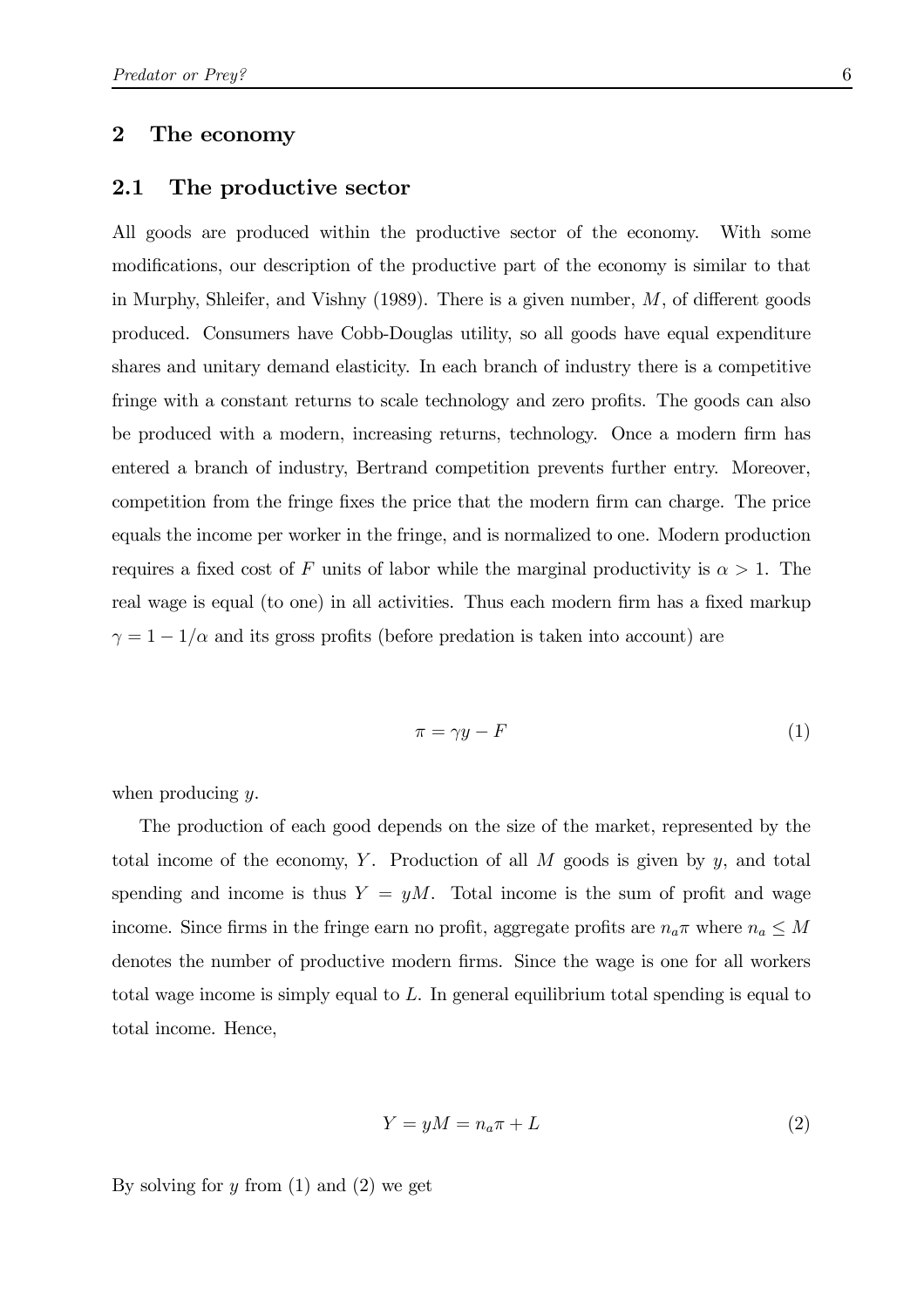$$
y = \frac{Y}{M} = \frac{\alpha (L - n_a F)}{\alpha (M - n_a) + n_a} \tag{3}
$$

If there are no modern firms, total income and production  $Y$  is equal to  $L$ . With full industrialization total production equals  $\alpha(L-MF)$ . We assume that production in a modernized economy is higher than in a backward economy, i.e.

$$
\alpha \left( L - MF \right) > L \tag{4}
$$

Then it also follows that modernization generates higher profits. From  $(1)$  and  $(3)$  gross profits per modern enterprise is

$$
\pi = \frac{\alpha (L - MF) - L}{\alpha (M - n_a) + n_a} > 0
$$
\n(5)

Observe that condition (4) is sufficient for  $\pi$  to be increasing in the number of other modern firms  $n_a$ . As firms modernize they generate positive profits, pushing up demand and profits in all modern firms. Our model would, without predation, lead to full modernization.3 However, as we shall see by incorporating predatory actions of extortion and protection in our model, productive entrepreneurs cannot expect to keep all profits for themselves and a development trap result may result.

#### 2.2 The predatory sector

Predation against productive firms takes many forms. Extortion and protection are obvious examples in societies where law enforcement is weak. While extortion implies use or threat of violence to obtain illegal rents, the economic gains from providing protection are compensation for defensive measures against other gangs. In case the firm is approached by a predatory enterprise, it chooses what is the cheapest of paying protection money and paying for self defence. Self-defence requires a constant marginal cost of  $\phi$  per unit of production y. Knowing this, a parasite preempts by asking for  $\phi y$ in protection money. As a consequence self-protection is not chosen.

<sup>&</sup>lt;sup>3</sup>The poverty trap in Murphy, Shleifer, and Vishny (1989) follows from their assumption about a wage premium in modern firms.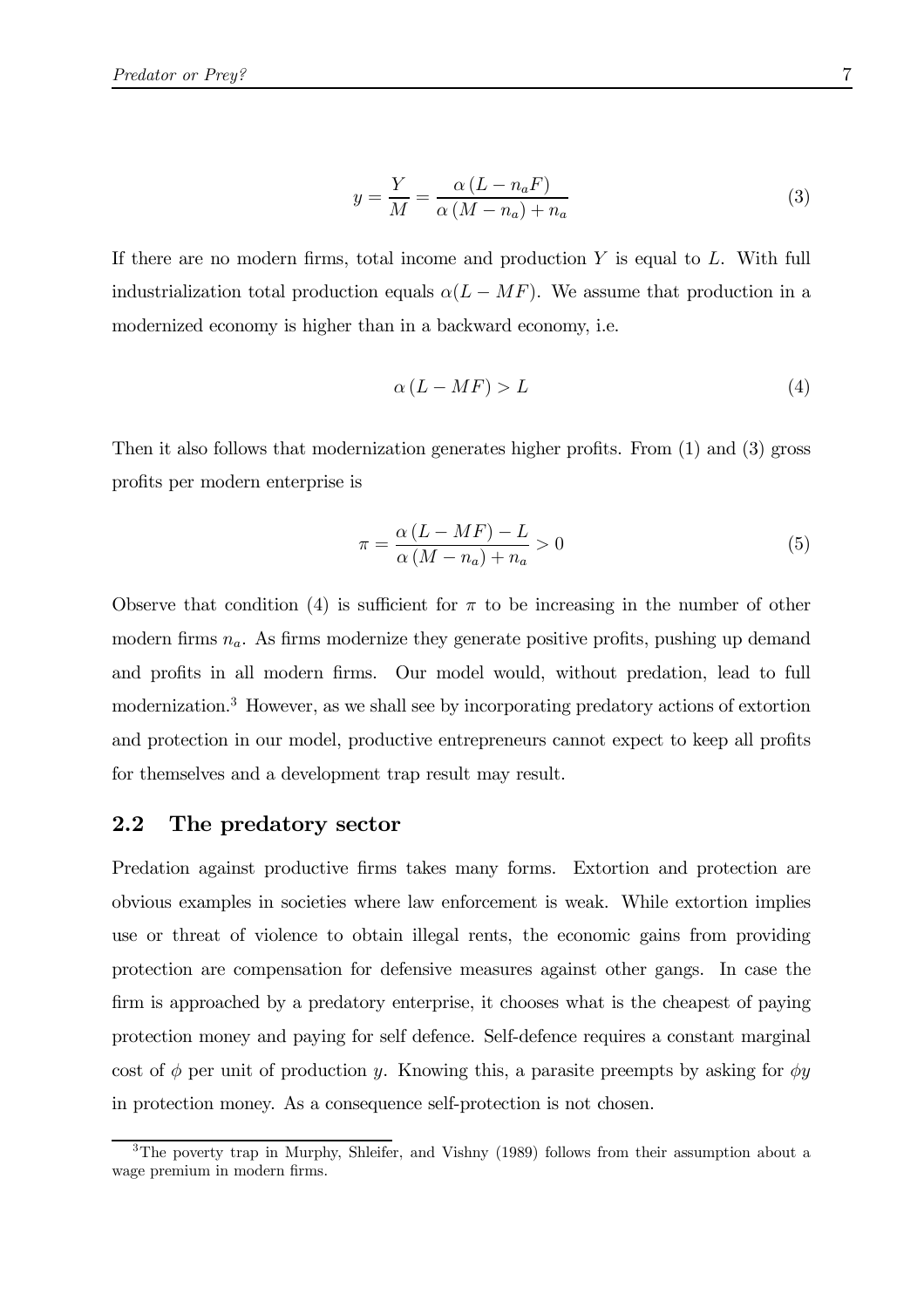The probability of being approached by a parasite is denoted by  $\mu$ . The expected profits net of protection money is thus given by

$$
\pi_a = \pi - \mu \phi y = (\gamma - \mu \phi) y - F \tag{6}
$$

The probability  $\mu$  can be defined as the number of extortion cases x divided by the number of productive firms. As in other matching processes  $x$  depends on the number of productive firms  $n_a$  and the number of predators  $n_b$ . At each point in time each predatory enterprise approaches only one productive firm. (The mechanisms are also easily extended to the case where each predator can extort more than one productive firm.) Assuming full information and no friction, x is then the lowest of  $n_a$  and  $n_b$ , and the probability  $\mu = x/n_a$  simply becomes

$$
\mu = \min[m, 1] \tag{7}
$$

where  $m = n_b/n_a$  is the predation intensity in the economy.

Like ordinary business operations parasitic activities require entrepreneurial effort and organizational skills. Unlike productive business operations, however, predation requires hardly any investment in physical capital in contrast to the fixed cost  $F$  in production. Parasites specialize in protection and may utilize efficient but illegitimate methods. They can therefore produce protection at a lower unit cost compared to the cost of self defence. These characteristics are captured in the model by setting both fixed and marginal costs in predation to zero. Moreover, we also set the predator's probability of being punished equal to zero. Law enforcement is briefly discussed in Section 4.

The predator who is first to approach a productive firm is able to collect the protection money. The probability of being the first is equal to the number of extortion cases  $x$ divided by the number of predators  $n_b$ . This probability can also be expressed as  $\mu/m$ . The expected profits to a predator can now be defined as

$$
\pi_b = \frac{\mu}{m} \phi y \tag{8}
$$

The fraction  $\mu/m = x/n_b$  also measures the congestion among the predators. There is no congestion and each predator can extort its productive firm without competition,  $x = n_b$ ;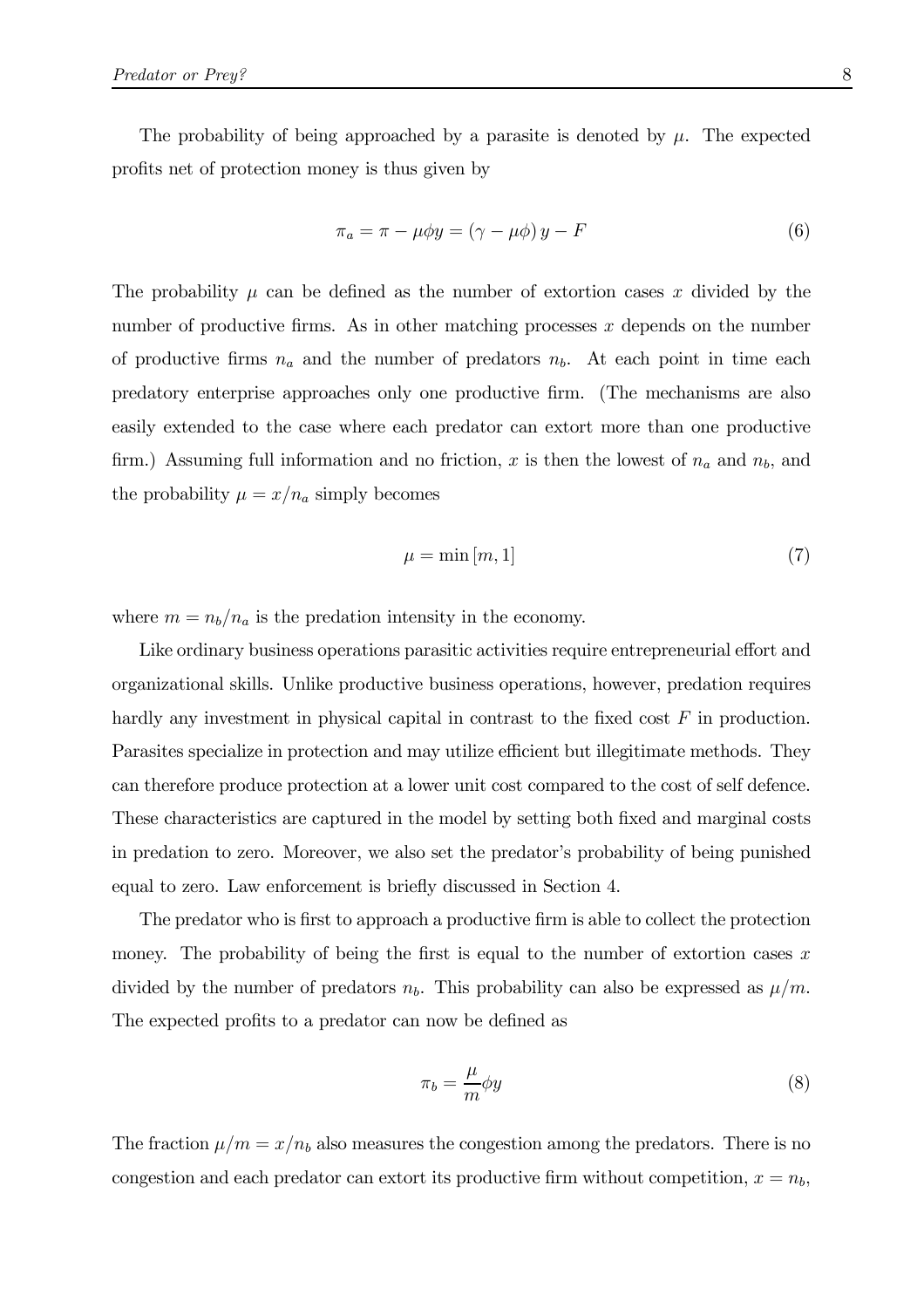when there are few predatory enterprises,  $(m < 1 \text{ and } \mu/m = 1)$ . When  $n_b$  exceeds x (*m* exceeds one), congestion sets in, and  $\pi_b$  goes to zero as *m* goes to infinity. In case there are more predatory enterprises than productive firms, some productive firms are approached by more than one predator. In that case the protection becomes effective and more protection money needs not to be paid. When there are fewer predatory than productive firms, each predator captures the whole amount paid in protection money. When there are more predatory enterprises than productive firms, some predators end up in conflict with others. In  $(8)$  we assume that they do not waste resources in this conflict. Combining  $(6)$  and  $(8)$  it follows that

$$
\pi n_a = \pi_a n_a + \pi_b n_b \tag{9}
$$

Hence, the gross profits are distributed to productive and predatory entrepreneurs without any loss.

The results of the model do not depend on the exact assumptions made above. One essential feature of the model is that profits to predatory enterprises go to zero when the predation intensity  $m$  is high. Several alternative specifications would yield this result. If the predatory enterprises had to fight over  $\phi y$ , predators' profits would still go to zero - only faster. For example, if protection of each productive firm is monopolized, new predatory enterprises have to fight for a footing or wait for a productive firm without protection to show up. Compared to (8), both these alternatives would lower expected profits to an entering predatory enterprise without changing the qualitative results. Taking account of the use of labor beyond entrepreneurial skills in the predatory sector would just strengthen the negative effect of predation on production.

Since a productive firm always has the option to close down, the fraction of extortion money  $\phi$  must be sufficiently low to ensure that the productive firm receives positive profits also after protection money is paid  $4$ 

$$
\pi_a > 0 \iff \gamma > \frac{F}{y} + \phi \tag{10}
$$

<sup>&</sup>lt;sup>4</sup>It follows from (3) with  $n_a = 0$  that a sufficient condition for (10) to apply for all relevant y is that  $\gamma > \frac{MF}{L} + \phi$ .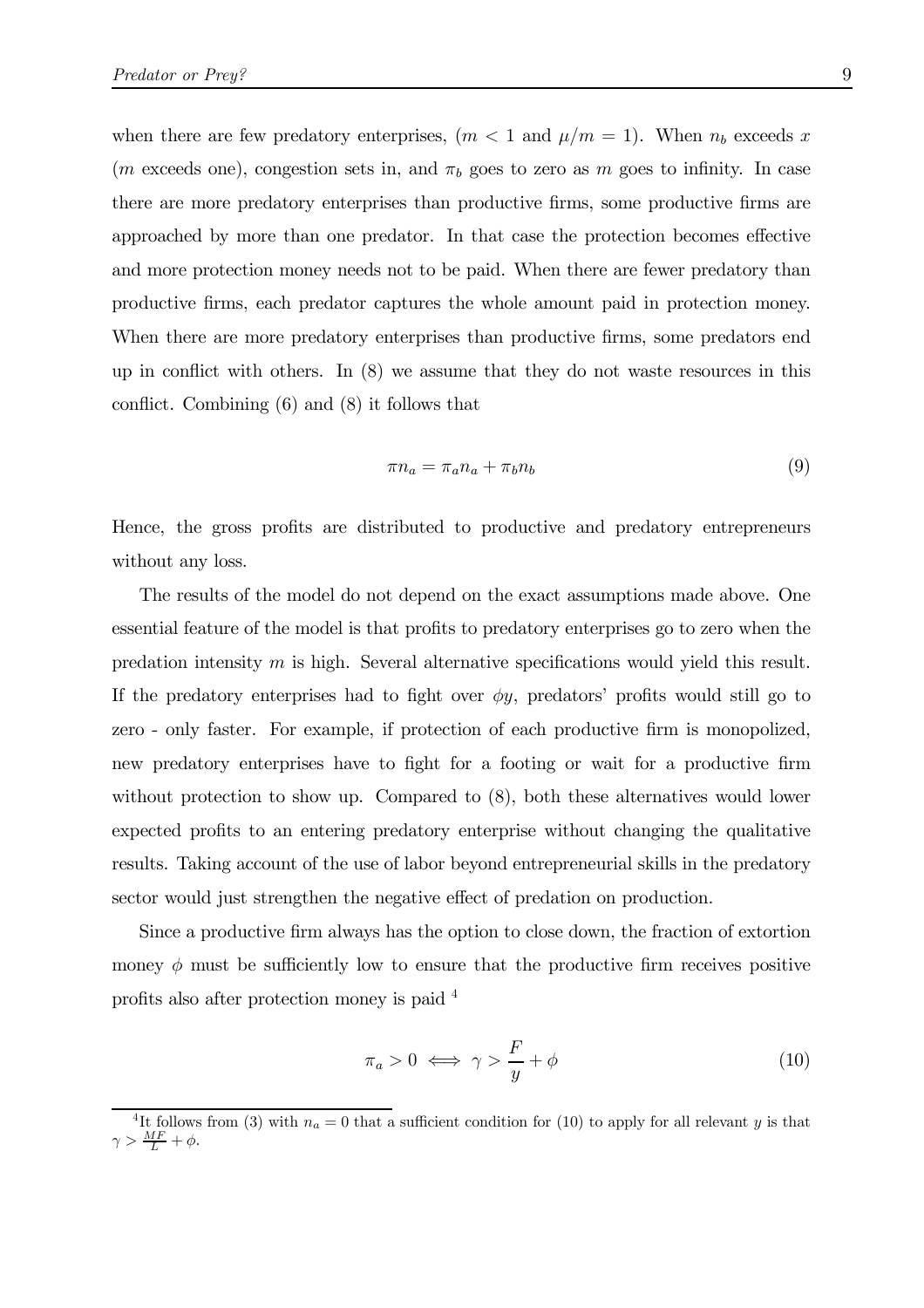Figure 1: Predator or prey - dual equilibria



#### 2.3 Allocation of entrepreneurs without entry and exit

What are the equilibrium allocations of a given number of entrepreneurs and what are the conditions for the existence of a development trap caused by predation?

To answer these questions observe that a feasible equilibrium implies an allocation of  $n_a$  and  $n_b$  such that either profits are the same in both activities

$$
\pi_a = \pi_b \tag{11}
$$

or that production is more profitable than being the only predator

$$
\pi_a > \pi_b \text{ and } n_a > 0 = n_b \tag{12}
$$

To describe these equilibria we draw the profit curves  $(6)$  and  $(8)$  as in Figure 1 and Figure 2 where  $n = n_a + n_b$  determines the width of the diagram. The profit curves  $\pi_a$ and  $\pi_b$  intersect twice, once (as a tangency) or not at all. Let us first consider the case where they cross twice as in Figure 1.

In Figure 1 the number of productive firms,  $n_a$ , are measured from left to right while the number of predatory enterprises,  $n_b$ , are measured from right to left. Let us start from the left. With only one productive firm and  $n-1$  predatory enterprises, m is high while  $\mu = 1$ . As a result profits to a predatory enterprise are approximately zero. Profits to the productive firm are positive in accordance with the participation constraint (10). As the number of productive firms increases and the number of predatory enterprises declines, production goes up and profits increase in both activities. As long as  $n_a < n_b$  (and therefore  $m > 1$ ) the predatory enterprises enjoy an additional gain as the congestion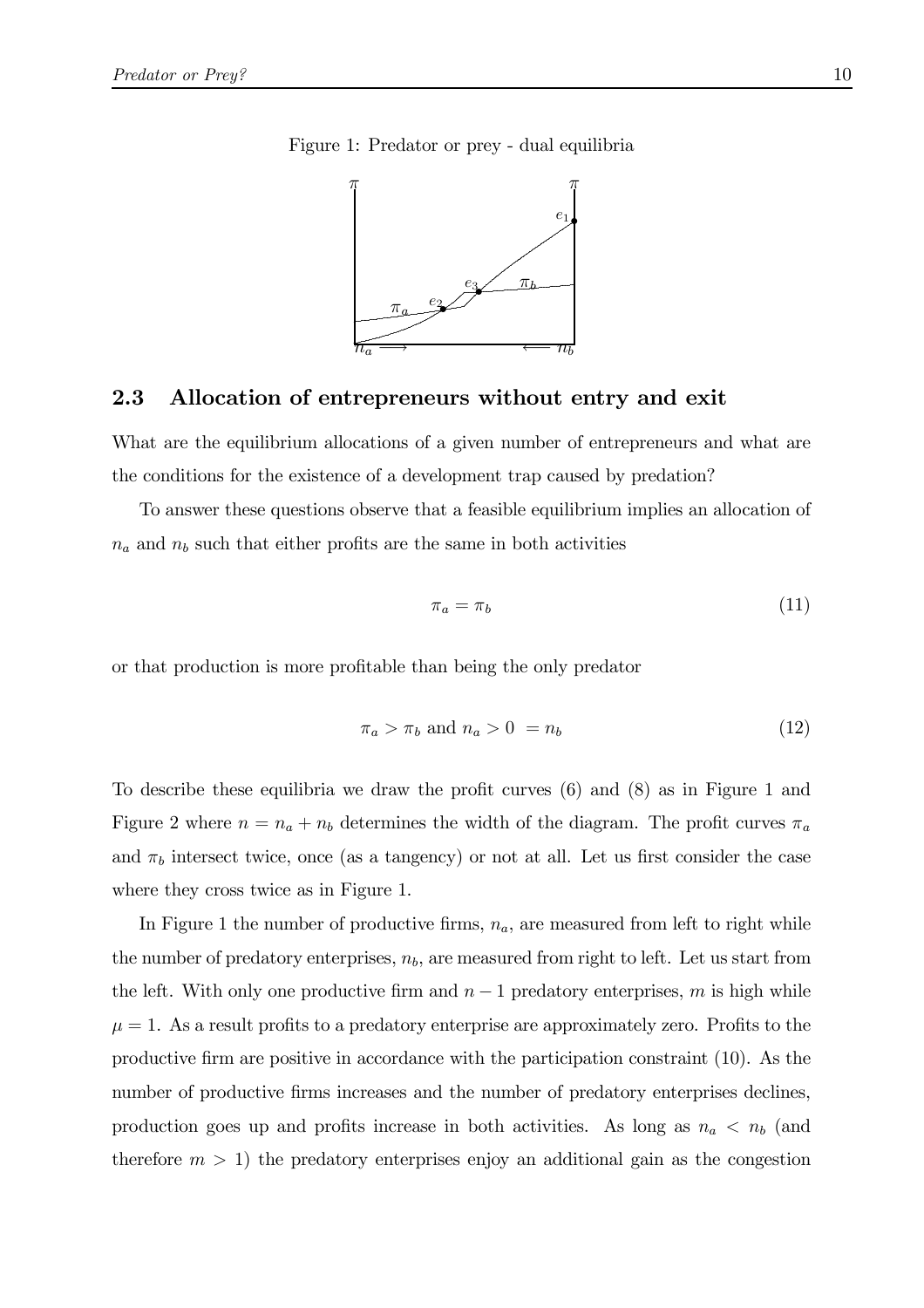among the predators gets less severe. At the point where  $n_a = n_b$  (and thus  $m = 1$ ), the congestion among predatory enterprises disappears. The profit curve of the predators levels out, as they only benefit from increased production. For the producers, however, the profit curve becomes steeper at  $n_a = n_b$ . Further increases in  $n_a$  implies that  $\mu$ , the probability of being approached by a predatory enterprise, starts to decline in tandem with m, giving an additional boost to profits in production.<sup>5</sup> In Figure 1 condition (11) is satisfied in  $e_2$  and  $e_3$  while condition (12) is satisfied in  $e_1$ . Assuming that entrepreneurs flow to the most profitable activity:

$$
\pi_a > \pi_b \Rightarrow \dot{n}_a > 0 \text{ and } \dot{n}_b < 0
$$
  
\n
$$
\pi_a < \pi_b \Rightarrow \dot{n}_a < 0 \text{ and } \dot{n}_b > 0
$$
\n(13)

Thus in Figure 1  $e_1$  and  $e_2$  are stable equilibrium points while  $e_3$  is an unstable tipping point. If the economy starts out to the right of  $e_3$  it ends up in  $e_1$ . If the economy starts out to the left of  $e_3$  it ends up in  $e_2$ . As the level of modernization and income is lower in  $e_2$  than in  $e_1$  we label  $e_2$  a development trap. The segment between  $e_2$  and  $e_3$ , where the economy moves towards  $e_2$ , is denoted the poverty funnel.

In the development trap  $e_2$  the equilibrium condition (11) holds and there is congestion among the predators,  $m > \mu = 1$ . Inserting  $\mu = 1$  in (6) gives us the following expression for the common profit in  $e_2$ 

$$
\pi_a = \pi_b = (\gamma - \phi) y - F \tag{14}
$$

It follows that in  $e_2$  profits in both activities increase when the extortion share,  $\phi$ , declines or when the markup rate,  $\gamma$ , increases. Thus both producers and predators are better off if extortion becomes less efficient. It may be counter-intuitive that a lower extortion share implies higher profits to predatory enterprises. The reason is that a lower  $\phi$  raises profits from production relative to predation, inducing entrepreneurs to move from predation to production. Hence, production increases and profits to each producer go up. The number of producers grow at the expense of predators until profits from predatory activities

<sup>&</sup>lt;sup>5</sup>With increasing returns in self-defence, in the sense that  $\phi$  is decreasing in y,  $\pi_a$  would be steeper for all  $n_a$  while  $\pi_b$  would become less steep. The qualitative features illustrated picture in Figure 1 would not be changed.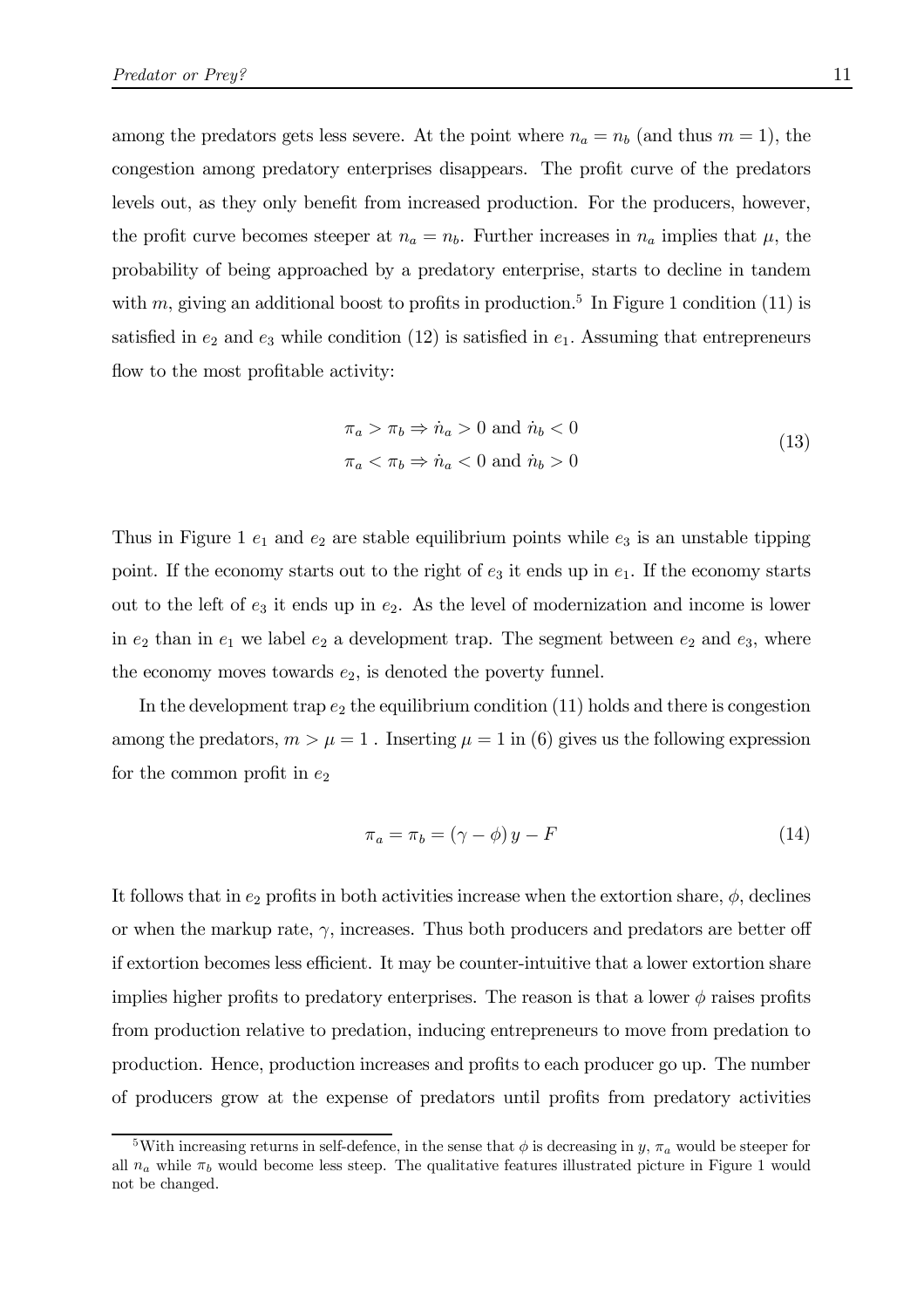

Figure 2: Predator or prey - unique equilibrium

become as high as in production. To slightly rephrase Usher  $(1987 \text{ p.}241)$ : Whatever harms the thief is beneficial both to the producer and the thief.

The development trap can, however, under certain conditions be ruled out. In the case where the profit curves do not intersect or are tangents, the intersection  $e_2$  disappears and  $e_1$  remains as the only stable equilibrium. Condition (10) assures that profits are higher in production than in predation  $(\pi_a > \pi_b)$  both when the intensity of predation is high  $(m \to \infty)$  and when it is low  $(m = 0)$ . Thus whether the two curves cross twice or not at all depends on the results for intermediate levels of predation. Noting that the difference  $\pi_a - \pi_b$  is minimized when  $n_a = n_b$  (i.e.  $m = 1$ ), it follows from equations (6) and  $(8)$  that

$$
\frac{F}{y} > \gamma - 2\phi \iff \pi_b > \pi_a \iff \text{cross twice} \iff \text{dual equilibria}
$$
\n
$$
\frac{F}{y} \le \gamma - 2\phi \iff \pi_b \le \pi_a \iff \text{do not cross} \text{ unique equilibrium}
$$
\n(15)

The first case is already illustrated in Figure 1 where  $\pi_a$  and  $\pi_b$  cross twice. The second case, where  $\pi_a$  and  $\pi_b$  do not cross, is illustrated in Figure 2. As reflected in the widths of the diagrams, the total number of entrepreneurs is higher in Figure 2 than in Figure 1. When n and therefore also y is high, the burden of fixed costs relative to production  $(F/y)$  is low. Condition (15) implies that the profit curves do no intersect for low  $F/y$  as long as

$$
\gamma - 2\phi > 0\tag{16}
$$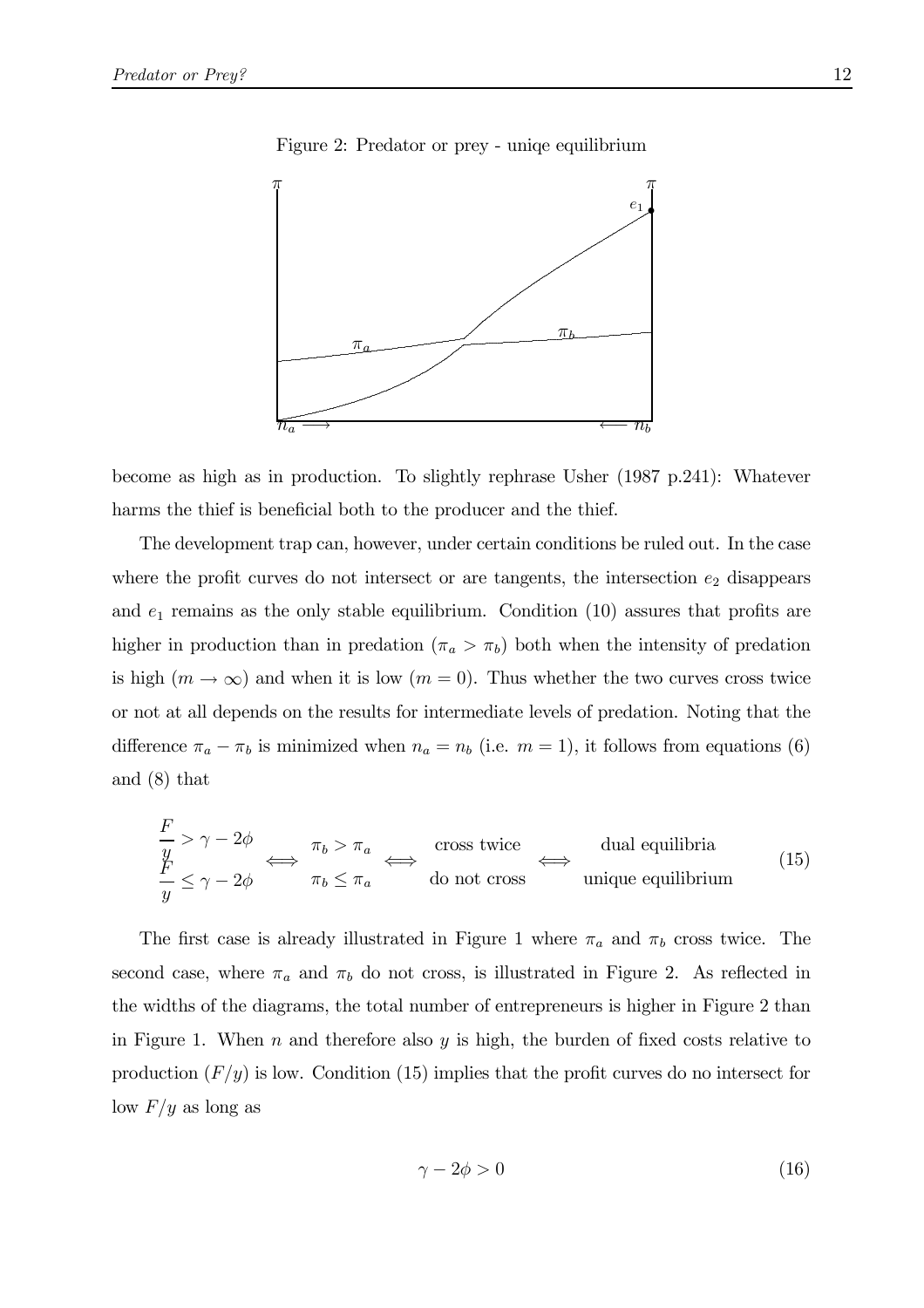When  $(16)$  is satisfied, expansion in the number of entrepreneurs may move the economy from the dual equilibria case to the unique equilibrium case. We denote the highest number of entrepreneurs that can support dual equilibria  $\tilde{n}$ . When  $n < \tilde{n}$  there are two locally stable equilibria, the development trap with predation,  $e_2$ , and the one without predation,  $e_1$ . When  $n > \tilde{n}$  there are only one equilibrium, the one without predation. With sufficiently high demand, it is always more profitable to produce than to predate. Thus economic expansion can shift the economy out of the vicious predation circle.

A complete description of the equilibria for different n is given in Figure  $(3)$ . For





each *n* there is a downward sloping 45 degree line,  $n_b = n - n_a$ . The  $E_2$  and  $E_3$  curve are all combinations of  $n_a$  and  $n_b$  that solves the equilibrium condition (11). The  $E_2$ curve represents the set of stable interior equilibria  $e_2$ , while the  $E_3$  curve represents the set of unstable tipping points  $e_3$ . Finally, the no-predation corner solutions  $e_1$  from (12) apply along the horizontal  $E_1$  curve where  $n_a = n$  and  $n_b = 0$ . The slope of the  $E_2$  curve decreases as n increases. To see why we combine (6) and (8) and  $\mu = 1$  to obtain

$$
\frac{n_a}{n_a + n_b} = \frac{(\gamma - \phi) y - F}{\gamma y - F} \tag{17}
$$

When  $n_a$  and  $n_b$  increase with n the right hand side goes up as y goes up. Hence  $n_a$ increases relatively more than  $n_b$ . The economic explanation for this is increasing returns to scale in production. Then, if the economy expands with a given relative allocation of entrepreneurs between production and predation, profits increase the most in production.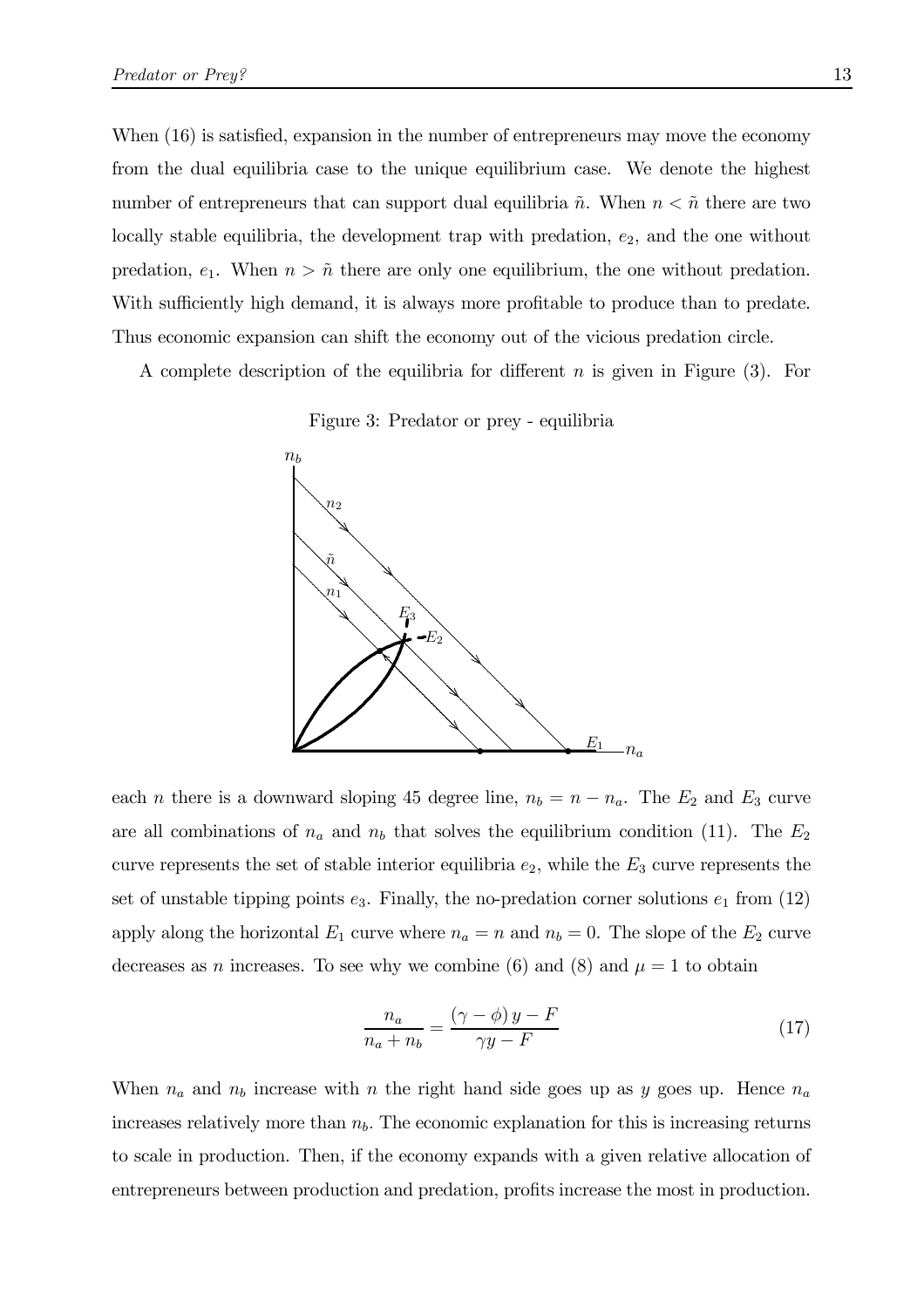To fulfill the arbitrage condition (11) entrepreneurs must flow out of predation and into production. In contrast, tipping points involve more predators relative to productive firms as n increases, and the slope of the  $E_3$  curve increases with n. To see why we do as in the calculation of (17) above, but now with  $\mu = m$ .

The  $E_2$  and  $E_3$  curves eventually converge for  $n = \tilde{n}$  provided that (16) is satisfied. If (16) does not hold, however,  $E_2$  and  $E_3$  never converge and the poverty funnel extends to all possible  $n$ . The arrows in the figure indicate the dynamics as given by  $(13)$ .

When the number of entrepreneurs is fixed at a low level,  $n_1 < \tilde{n}$ , there are two stable equilibria along the  $n_1$  line as in Figure 1. When the number of entrepreneurs is fixed and high, say at  $n_2 > \tilde{n}$  as in Figure 2, only the no-predation equilibrium  $E_1$  remains.

#### 3 Growth with entry and exit

In order to investigate the dynamics and the long run development path we specify in more detail the mechanism underlying the simple dynamic assumption in (13). Our approach is inspired by the predator-prey models (e.g. Lotka-Volterra, see Lotka 1956) where the flow of novice entrepreneurs is  $\theta$ , while the exit rate of entrepreneurs is  $\delta$ :

$$
\dot{n} = \theta - \delta n \tag{18}
$$

To simplify the presentation we make three crude assumptions that are all relaxed in Section 4.

- 1.  $\theta$  and  $\delta$  are exogenous. In Section 4 we derive the implications when entry and exit depend on income and profitability.
- 2. The entrepreneurs' choice of which sector to enter is made once and for all. In Section 4 we consider the possibility of cross-overs at later stages.
- 3. Profit expectations are myopic. In Section 4 we consider forward looking expectations.

When  $\theta$  and  $\delta$  are exogenous, the limit of expansion of entrepreneurs,  $n^*$ , is determined by the growth relative to the death rate,  $\theta/\delta$ .<sup>6</sup> New entrepreneurs choose whether to

<sup>&</sup>lt;sup>6</sup>Since we focus on societies with a limited entrepreneurial capacity, we only consider cases where  $n^* \leq M$ , assuring that there is always an unrealized potential for modernization.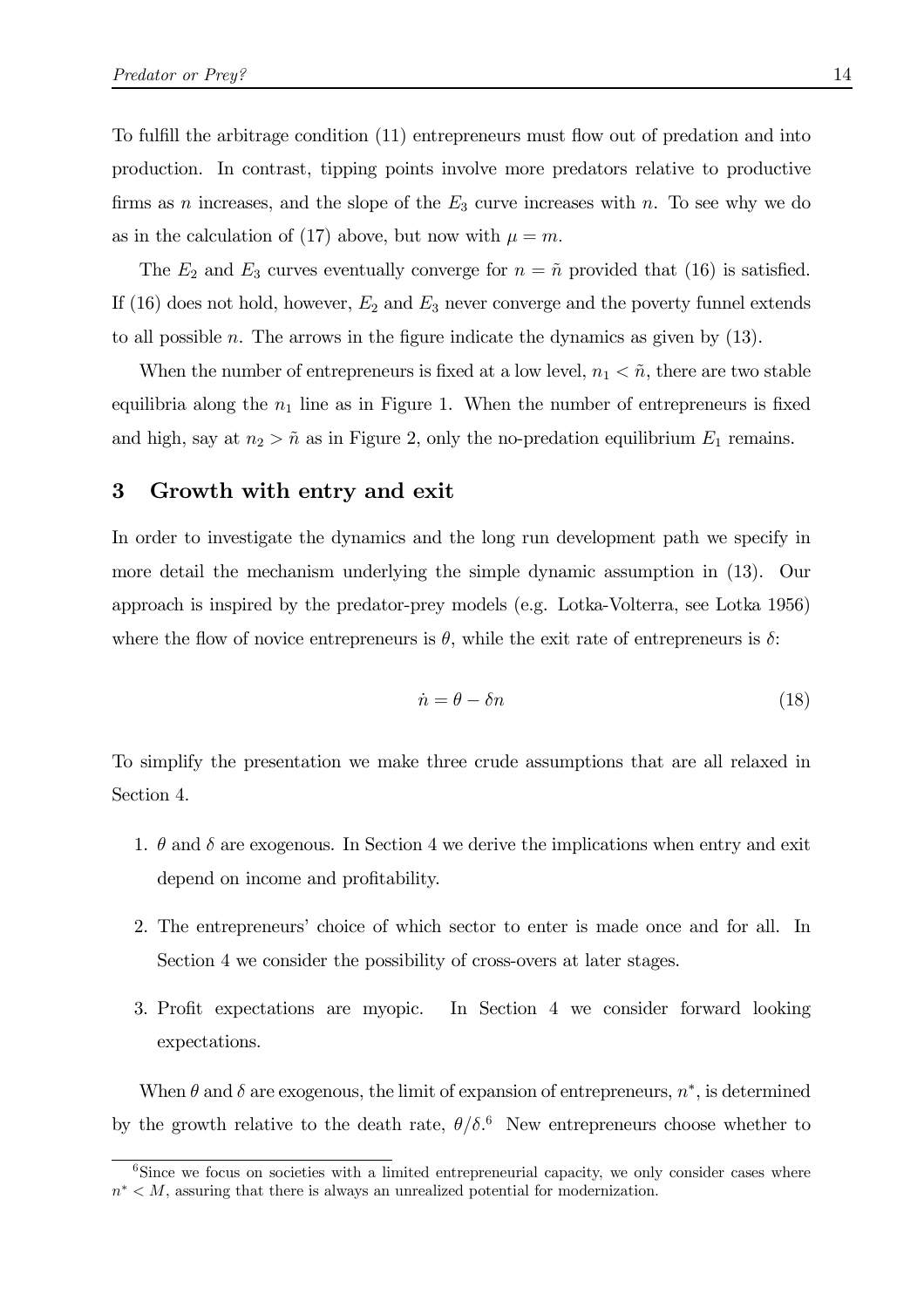go into productive or predatory activities depending on what activity that yields the highest profit. Thus, we add best response entry to the predator-prey model. Hence, if  $\pi_a \geq \pi_b$  all new entrepreneurs go into productive activity. If  $\pi_a < \pi_b$ , however, all new entrepreneurs go into predation. The assumption about a best response choice of activity produces completely different dynamics from Neher's (1978) Predator-Prey modelling of muggers and mugees. In Neher's model the growth of both types depends only on the absolute profitability of the respective activities. He gets high growth in the number of predators even when it's much more profitable to enter as prey.

The best response dynamics is

$$
\pi_a \ge \pi_b \Rightarrow \dot{n}_a = \theta - \delta n_a \text{ and } \dot{n}_b = -\delta n_b
$$
  

$$
\pi_a < \pi_b \Rightarrow \dot{n}_a = -\delta n_a \text{ and } \dot{n}_b = \theta - \delta n_b
$$
\n
$$
(19)
$$

which is consistent with the aggregate dynamics in  $(18)$ . The phase diagram following from (19) is illustrated in Figure 4. The movement is to the south-east except in the





poverty funnel where the movement is north-west. Outside the poverty funnel profits are higher in legal than in illegal activity. All new entrepreneurs start productive firms, while the number of predators decreases by rate  $\delta$ . In the poverty funnel profits are lower in productive activity than in predation, and all new entrepreneurs choose to enter as predators. The number of predatory enterprises thus increases while the number of productive firms decreases. As long as the total number of entrepreneurs is below its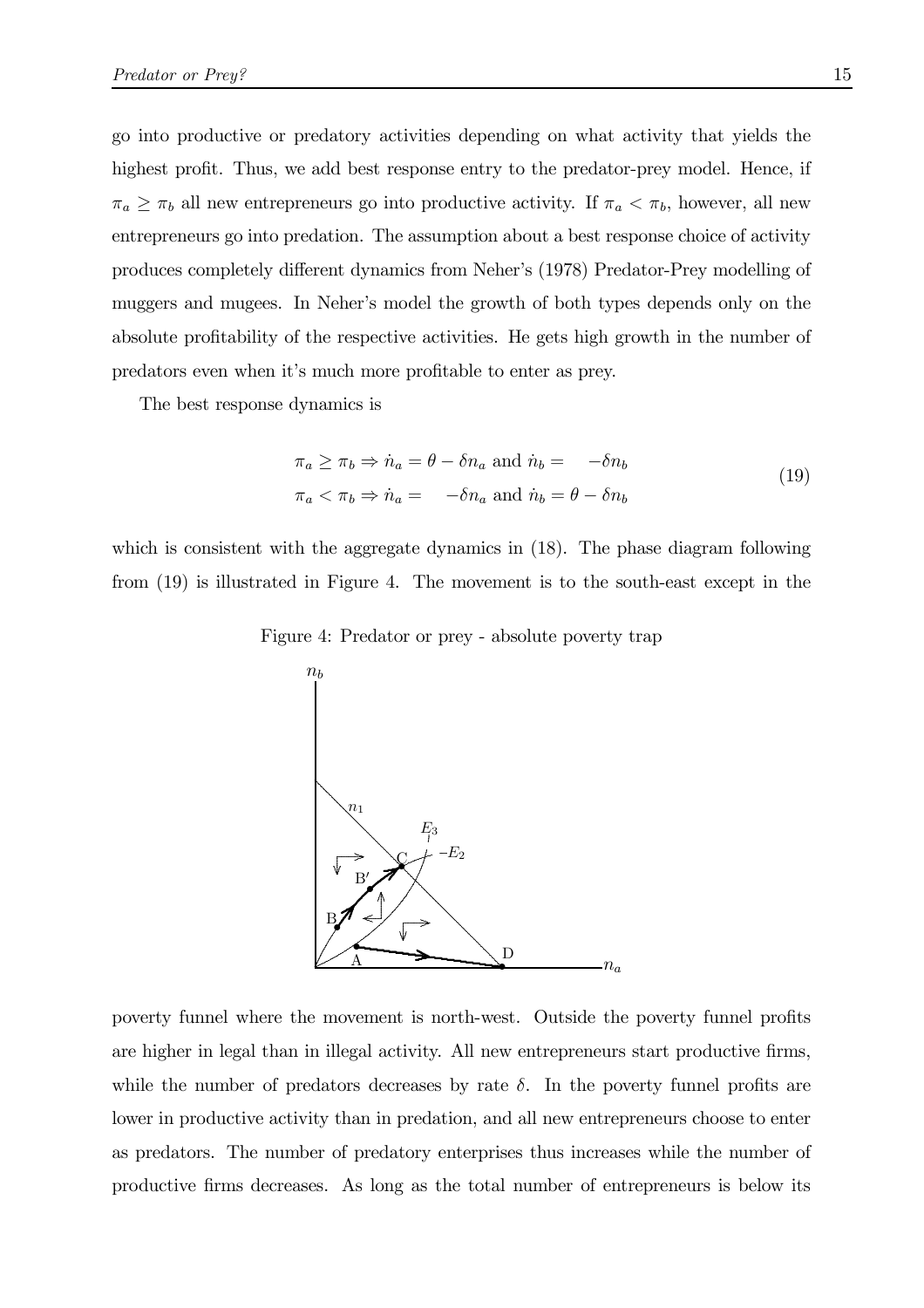

#### Figure 5: An absolute poverty trap

maximum level,  $n^* = n_1$ , there is a net growth in the number of entrepreneurs. Figure 4 illustrates the case where the flow of new entrepreneurs  $\theta$  is low relative to the death rate  $\delta$ , causing the limit of expansion  $n_1$  to be lower than the threshold  $\tilde{n}$ . Figure 4 also captures the essence of the case where  $E_2$  and  $E_3$  never converge and  $\tilde{n}$  approaches infinity.

Once captured in a development trap, the economy remains trapped. For example, an economy starting out in B (country B) ends up in the trap C in the long run. From B, the new entrepreneurs enter into both activities. Thus, the number of producers as well as predators increases until the steady state number of entrepreneurs is reached. In country A, that starts to the right of the poverty funnel, however, all new entrepreneurs enter into productive businesses while predatory entrepreneurs gradually die out. Eventually country A ends up in D, a long run equilibrium without predation.

According to  $(3)$  total production Y is increasing in the number of productive entrepreneurs. Knowing the path for productive entrepreneurs, the path for  $Y$  can be derived as in Figure 5. The total number of entrepreneurs is the same in country A and B. Because of the different initial predation rates, production in A is higher than in B. Furthermore, because B is in the predation trap it converges to a lower long run income level,  $Y_C$ , than country A, that asymptotically approaches  $Y_D$ . Country A both starts out and ends up with a higher income level than country B.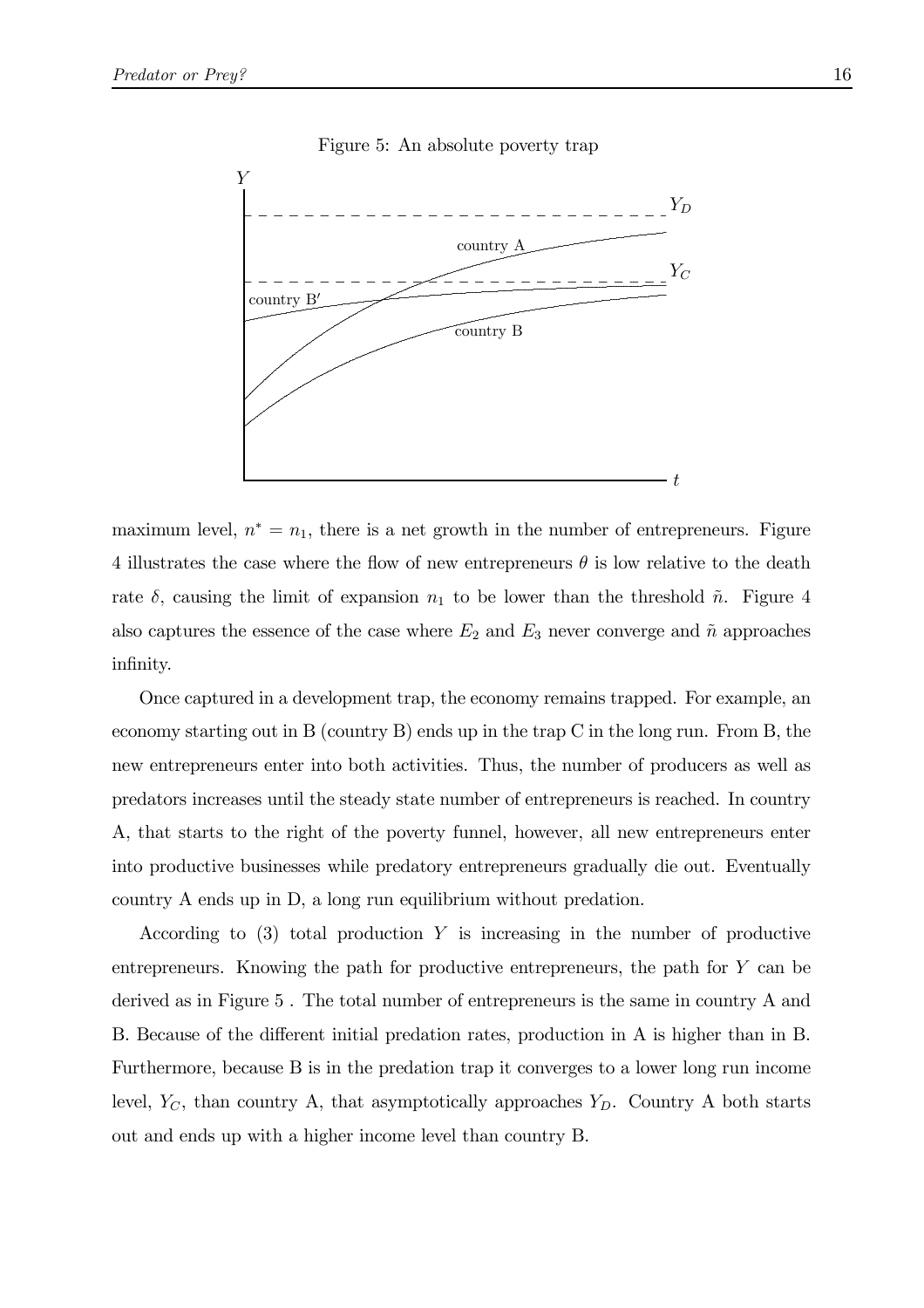Consider next country  $B'$  in Figure 4 that starts out with a higher number of productive entrepreneurs, and thus a higher income level, than both A and B. As this country is also in the predation trap it converges to  $Y_C$ , in spite of the high initial income level. Note that country A over time outperforms country B'. The reason is that A starts out free of the predation trap and therefore has a higher growth potential than country B'. Thus we have club convergence. Countries of type B and B' both end up at low income levels. They constitute the Predators' Club. Countries of type A, however, end up with high production and constitute the Producers' Club.

In the Predators' Club there is a vicious circle of underdevelopment. Firms make low profits, production is low, and average income is low. Once the economy is in this bad equilibrium, predation hampers development and a low level of development invites predation. An entrepreneur does not take into account that by entering the productive sector, aggregate demand increases, shifting profit in favor of productive activities. Hence, predation creates externalities in addition to the demand externality in the basic model.

In the Producers' Club there is a virtuous circle of development. Firms make high profits, production is growing and the average income is rising. Once the economy is on this good equilibrium path, predation is too low to prevent a beneficial development. Two positive externalities fuel the modernization. Entry of productive firms expand the market and boost the profitability of productive firms relative to predatory enterprises. As a consequence the number of predatory enterprises declines which further enhance profitability in production.

In the cases considered so far the predation trap can be avoided but not escaped once captured. This is not always the case. When the flow of new entrepreneurs  $\theta$ , relative to the death rate  $\delta$ , is sufficiently high, the limit of expansion  $n^*$  is higher than  $\tilde{n}$ , and the economy eventually grows out of the trap. One example is provided in Figure 6 where country B escapes the trap when the number of entrepreneurs has grown to a level beyond the poverty funnel. From this point all new entrepreneurs in country B enter productive businesses and the country ends up in the no-predation equilibrium G. The development trap is therefore only temporary. Unlike earlier models with multiple equilibria, such as those of Murphy, Shleifer, and Vishny (1993) and Acemoglu (1995), the economy may thus endogenously grow out of a development trap.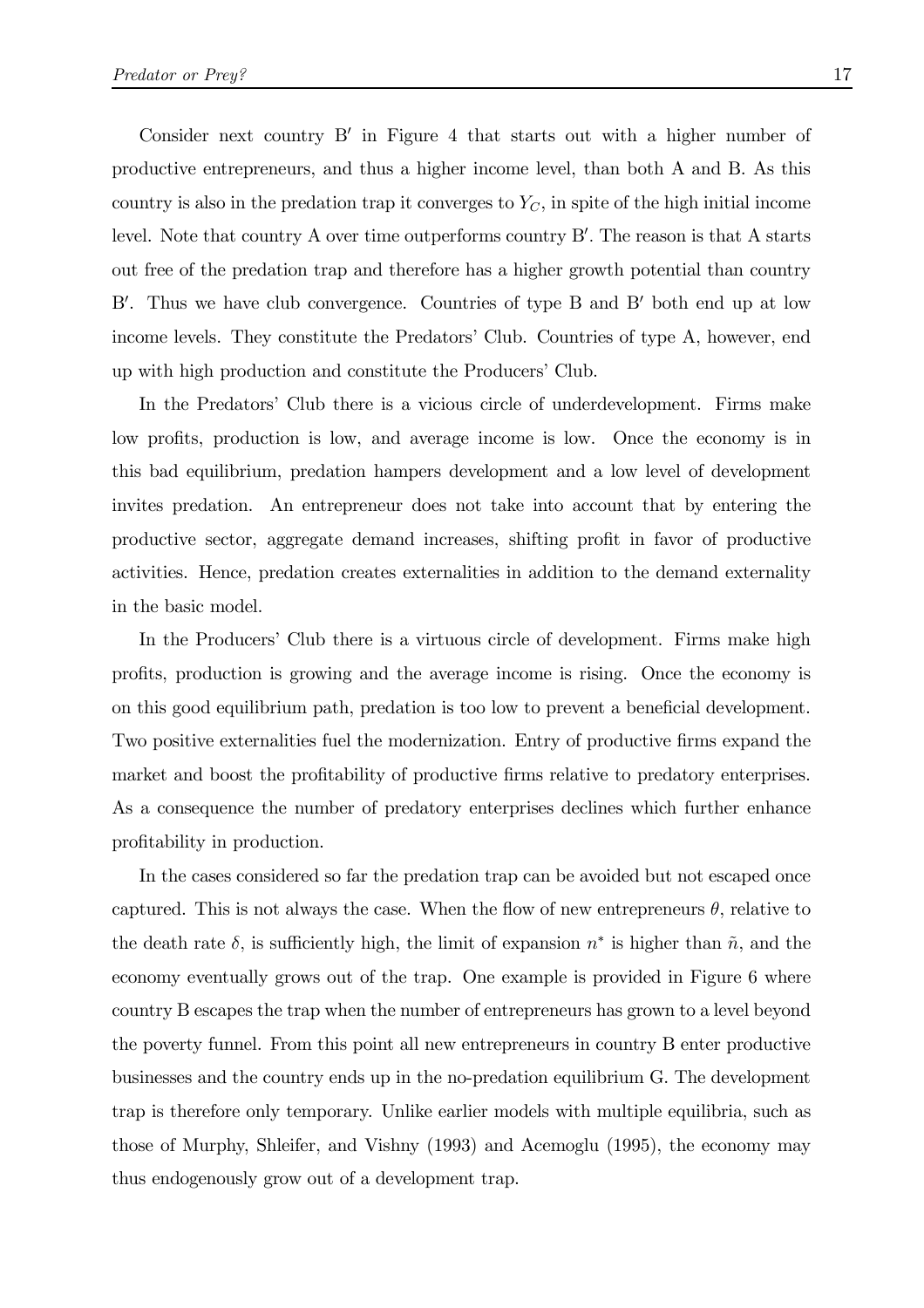

Figure 6: Predator or prey - temporary poverty trap

Expanding economies may escape the predation-induced development trap because the profit in production is increasing in the scale of the productive economy, while predation has no such scale advantage. This difference in scale effects are even stronger when we take account of the reasonable assertion that law enforcement is more efficient in rich compared to poor countries. We return to the question of law enforcement in Section 4.

Time paths for country A, B, and B' are provided in Figure (7). All countries eventually approach the same equilibrium income level, but the speed of convergence is different. Country A is the fastest grower. The reason is that in country A all new entrepreneurs become producers from the start, while country B and B' starts out in an interior equilibrium where, for an interval of time, only a fraction of new entrepreneurs become producers. Country A starts out and remains in Producers' Club. Country B' has a better performance than country B, as B' starts from a high level and soon shifts from Predators' Club to Producers' Club. Country B remains in Predators' Club for a longer time, but eventually shifts club. In the long run Producers' Club is the absorbing state for all countries. Yet country A and country B diverge for a while until convergence sets in. Thus we have long run convergence with endogenous club switching.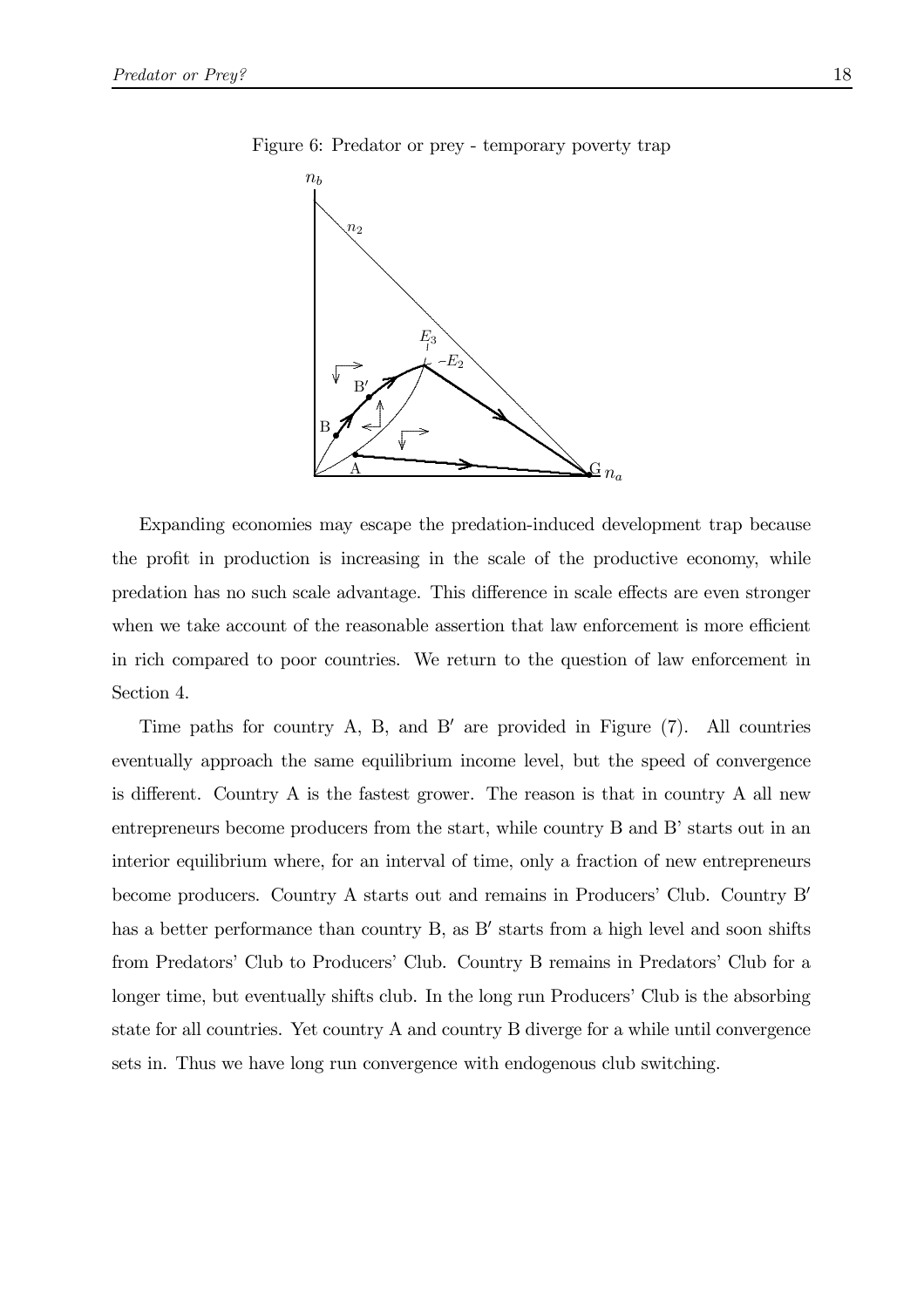



#### **Extensions**  $\boldsymbol{4}$

In this section we consider some alternative assumption in order to check the robustness of the derived results. We also show that realistic extensions easily can be incorporated in the model.

**Endogenous entry and exit parameters** One way of making the entry parameter  $\theta$  endogenous is to take into account that richer societies generates a higher flow of new entrepreneurs as education for the potential entrepreneurs is better. This can be captured by assuming that  $\theta = \theta(y)$  where  $\theta'(y) > 0$ . Furthermore, in line with the gist of the original predator-prey models, the exit rate of entrepreneurs may go down as profits increase. Hence  $\delta_a = \delta(\pi_a)$  and  $\delta_b = \delta(\pi_b)$  where  $\delta'(\cdot) < 0$ . These modifications are rather innocuous for the qualitative results. In the phase diagrams the new specification is mainly reflected in the shape of the limit of expansion of entrepreneurs

$$
\theta(y) = \delta(\pi_a) n_a + \delta(\pi_a) n_b \tag{20}
$$

As y, according to (3), is an increasing function of  $n_a$ , equation (20) implicitly defines  $n_b$  as a function of  $n_a$ . This limit of expansion curve is neither linear nor necessarily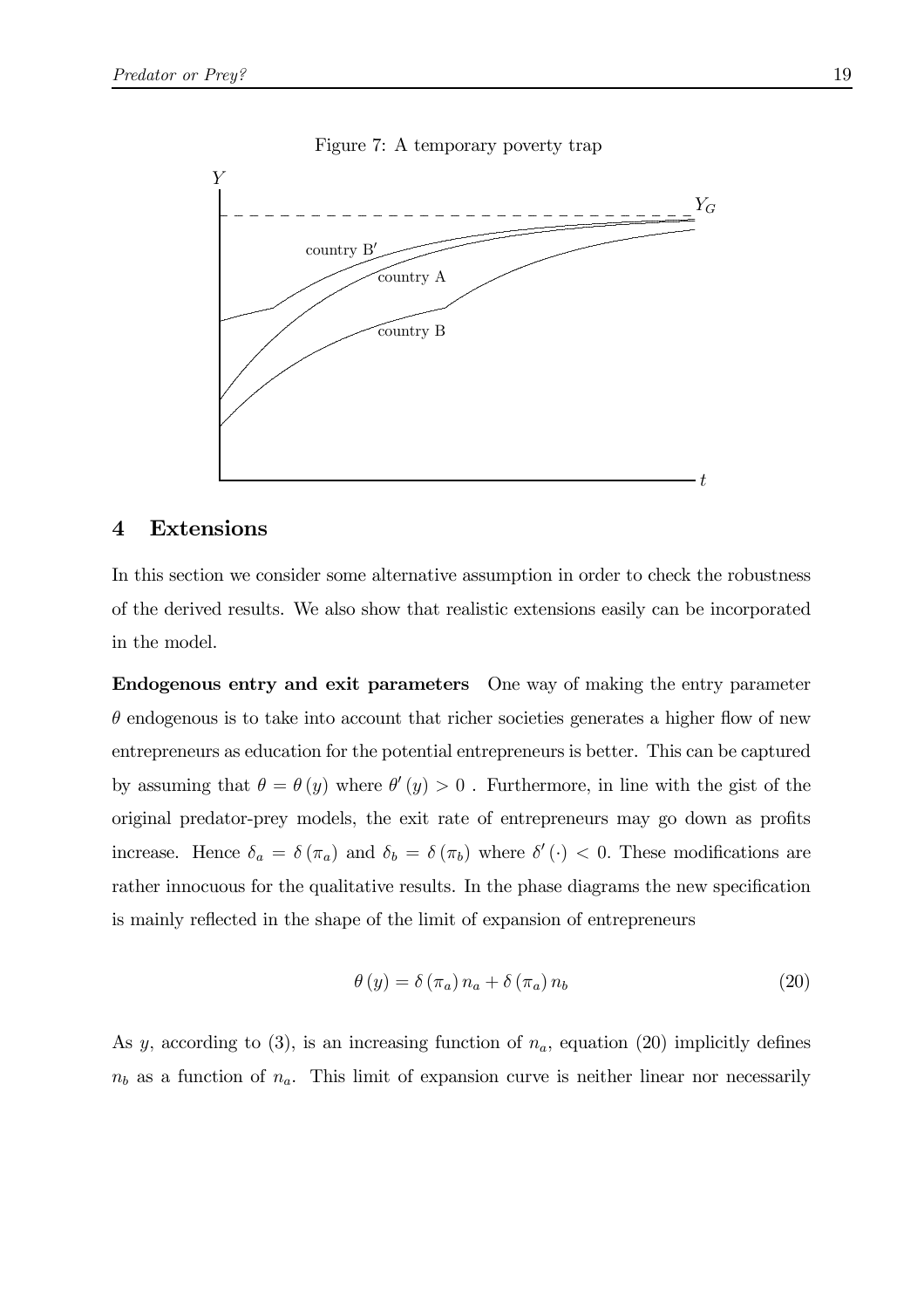everywhere downward sloping in the  $n_a-n_b$  plane.<sup>7</sup> In other respects the phase diagram is not affected. Thus, the essential dynamics are not changed. Yet, the movements along the transition paths are of course affected by the endogeneity of the parameters. Consider, for example, country A and B in Figure 6 and Figure 7, which by construction have the same total number of entrepreneurs. As country B is in the development trap it has lower initial growth than country A. When the entry of entrepreneurs depends on income this initial growth differential widens. In addition the transition towards the full modernization equilibrium is faster as the expected economic lifetime of predators is lower than that of producers.

Cross-overs So far we have assumed that entrepreneurs choose their line of business once and for all. One modification is to allow one-way mobility only, in the form of a predation ratchet: Productive entrepreneurs may at any point in time switch from production to predation, but not the other way around. To go from predation to production is difficult when there is a stigma attached to illegal or amoral businesses. The inclusion of one-way mobility in the model is innocuous. When  $\pi_b \leq \pi_a$ , the predation ratchet is effective and the dynamics are as discussed above. When  $\pi_b > \pi_a$ , however, entrepreneurs instantly shift from productive to predatory businesses. Hence, countries that start in the poverty funnel instantly jump to the predation trap. From then on the dynamics are as already discussed.

The highest flexibility is obtained when there is frictionless movement of entrepreneurs in and out of any business activity. In this case the economy is always on either the  $E_2$ or the  $E_1$  curve. If the economy starts out to the left of the curve  $E_3$  it jumps to  $E_2$ while if it starts out to the right of  $E_3$  it jumps to  $E_1$ . Otherwise the dynamics are as discussed in Section 3. Thus, allowing some degrees of flexibility in cross-overs do not alter the main results, but may cause jumps in the transition path. With full mobility of

$$
\frac{dn_b}{dn_a} = -\frac{\delta (\pi_a) - \theta'(y) \frac{\partial y}{\partial n_a} - G_1}{\delta (\pi_b) + G_2}
$$

$$
G_1 = -\delta' (\pi_a) n_a \frac{\partial \pi_a}{\partial n_a} - \delta' (\pi_b) n_b \frac{\partial \pi_b}{\partial n_a} \ge 0
$$

$$
G_2 = \delta' (\pi_a) n_a \frac{\partial \pi_a}{\partial n_b} + \delta' (\pi_b) n_b \frac{\partial \pi_b}{\partial n_b} \ge 0
$$

Hence  $dn_b/dn_a$  may be positive for some values of  $n_a$  and  $n_b$ . In Section 3, with exogenous parameters, the limit of expansion curve is linear as defined by  $\theta = \delta [n_a + n_b] = \delta n^*$ .

<sup>7</sup>With endogenous parameters the limit of expansion has the slope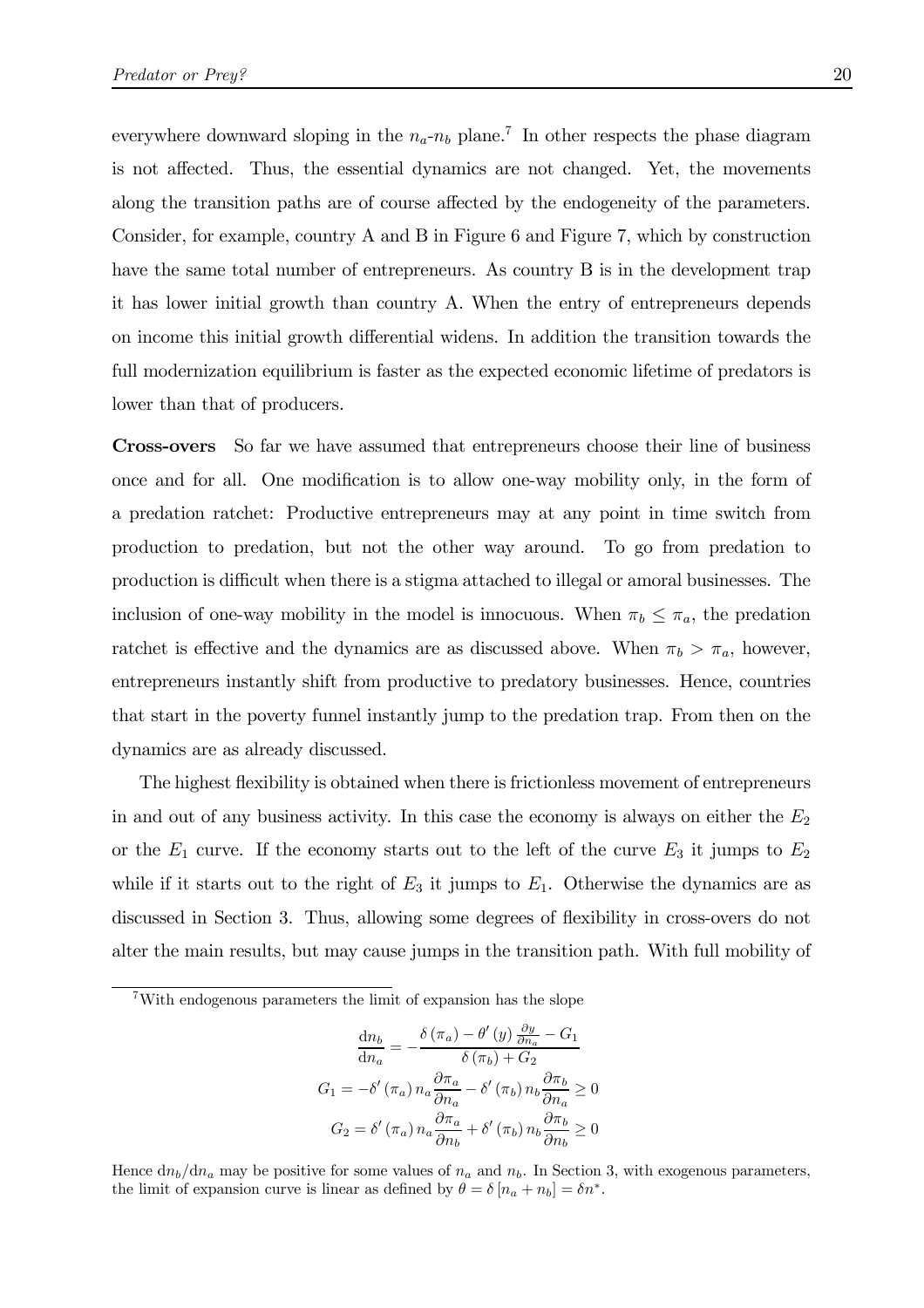entrepreneurs a good start yields an even better performance as the predators instantly switch to productive activities.

Scruples The assumption that all entrepreneurs choose the business that yields the highest profits may also be modified. Including a moral cost for those who enter into predation would work as a downward shift in profits from predation. More interesting is the situation where entrepreneurs can be divided in three groups where, in addition to the opportunistic entrepreneurs, there are some completely honest and some completely dishonest entrepreneurs. Whether this modification changes anything depends on the relative size of these groups and on which group that contains the marginal entrepreneur. When some entrepreneurs are completely dishonest also the high income equilibrium would contain predators. In the development trap, however, the equilibrium allocation could well remain unaffected. As long as there are opportunists both among the parasites and the producers the equilibrium allocation is not affected.

Expectations Above we assumed myopic entry decisions among new entrepreneurs. Some degree of forward-looking or model based expectations lead to interesting modifications. Consider the case of a temporary development trap as country B in Figure 6. In that case there is only one long run equilibrium; the one without predation. Productive entrepreneurs take this into account, even from the outset. Some entrepreneurs therefore choose productive businesses also in cases where the instant return to predation is higher. Thus, the area of the poverty funnel shrinks and a positive development is more likely. With sufficient weight on future gains combined with a long expected life (low  $\delta$ ) the poverty funnel may vanish all together, and the temporary predation trap disappears.

Allowing for degrees of optimism and pessimism, forward-looking behavior may give rise to self-fulfilling prophecies. Consider the case with two long run equilibria. If all entrepreneurs are optimistic and anticipate a long-run movement towards the nopredation equilibrium this may lift the economy out of the predation trap, making the expectations self-fulfilling. Hence, again the poverty funnel shrinks. If entrepreneurs are generally pessimistic, however, we may end up in a self-fulfilling predation trap. Consider country A in Figure 4, that with myopic expectations ends in the no-predation equilibrium D. If entrepreneurs are forward looking and anticipate a movement to the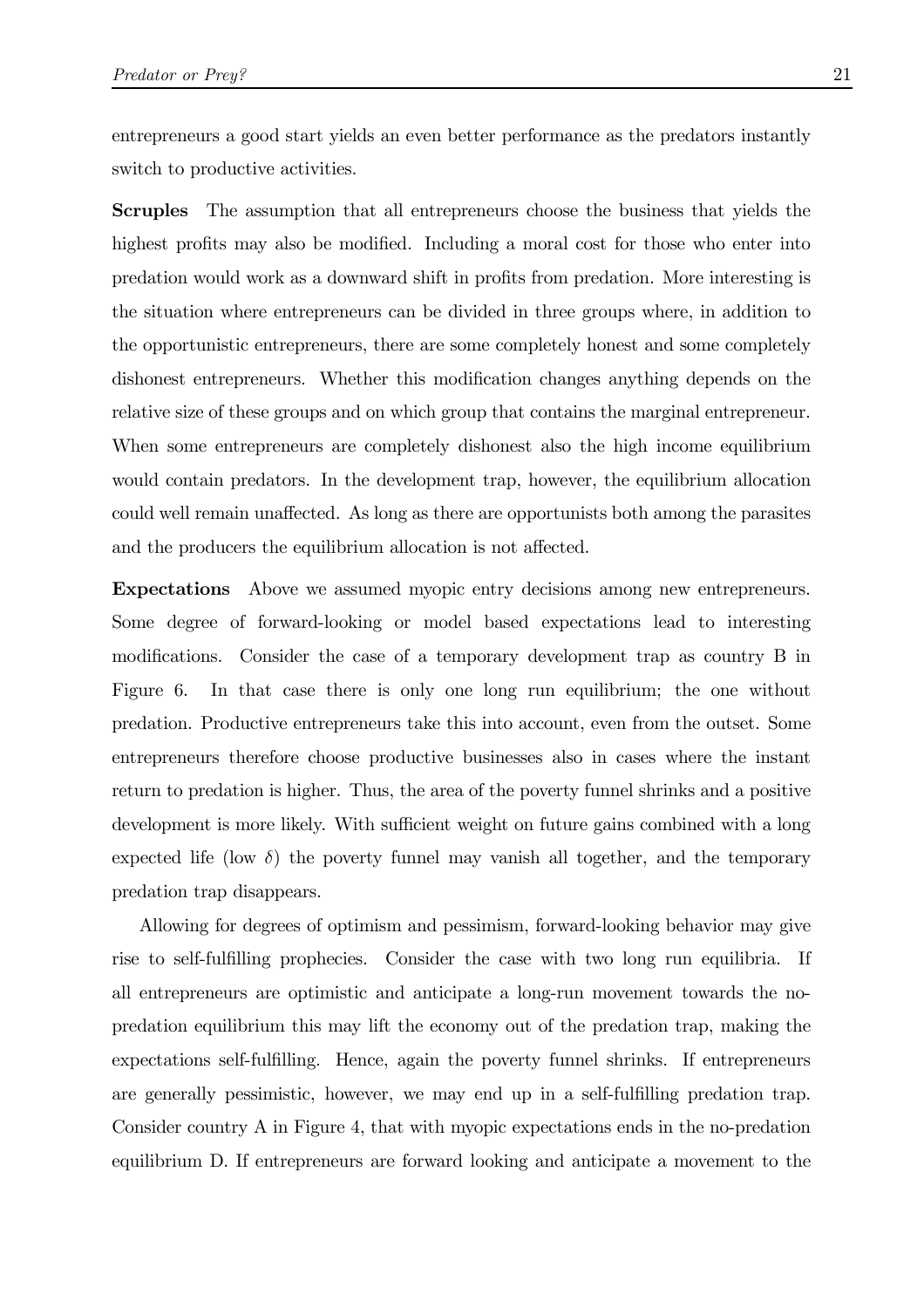development trap C, they may choose predation even when productive entrepreneurship is relatively more profitable in the short run. Hence, the economy moves into the longrun predation trap due to self-fulfilling pessimism. This implies that the poverty funnel expands with pessimistic expectations.

Combined with a one-way predation ratchet, however, the potential problem of self-fulfilling pessimism disappears. New entrepreneurs now always go into productive activities as long as the immediate return to producers are higher than the return to predators. One way mobility adds an option value on productive activities and may indeed help forming self-fulfilling optimism as entrepreneurs are not likely to choose productive activities if they attach a positive probability on productive businesses being the most profitable choice in the long run.

Law enforcement Effective law enforcement obviously reduce the profitability of predation. Law enforcement can be captured by letting  $\phi$  be a decreasing function of expenses for law enforcement  $Z$ . Further, let  $Z$  be financed by a tax t on income in the modern sector,  $Z = typ_a$ . The markup  $\gamma$  in the model is then replaced by  $\gamma - t$ , lowering profits from productive activities in (6) and where  $t = Z/(yn_a)$ . Hence, the required tax for a given quality of law enforcement is decreasing in the size of the modern sector. That t is decreasing in  $n_a$  and y gives additional reasons why there may be a development trap caused by predation. Efficient law enforcement in poor countries may require such a high tax rate  $t$  that the profitability of production gets too low to outperform predation. In a rich economy the tax base is higher, making law enforcement relatively cheaper. (Dabla-Norris and Freeman 1999 provide an alternative discussion). In our context adding endogenous law enforcement implies decreasing returns in predation as the size of the market expands.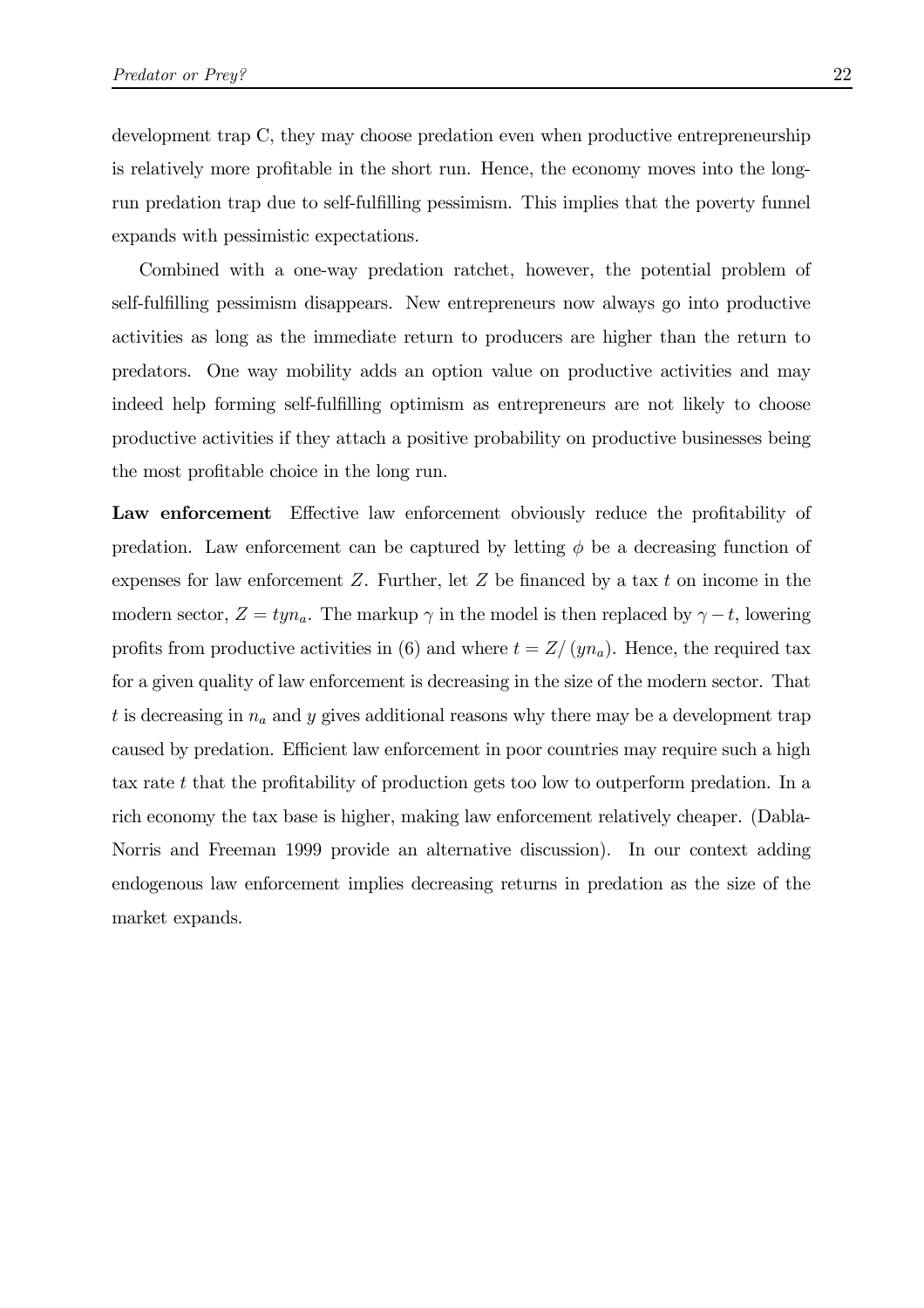#### References

- Acemoglu, D. (1995)"Reward structures and the allocation of talent." European Economic Review 39 : 17-33.
- Andvig J. C. (1997)"Some international dimensions of economic crime and police activity." Nordic Journal of Political Economy 24 : 159–176.
- Baland, J.-M. and P. Francois. (2000)"Rent-seeking and resource booms." Journal of Development Economics 61: 527-542.
- Bates, R.H. (1983)Essays on the political economy of rural Africa Cambridge University Press, Cambridge.
- Baumol, W.J. (1990) "Entrepreneurship: Productive, unproductive and destructive." Journal of Political Economy 98 : 893-921.
- Bigsten, A. and K. Moene (1996)"Growth and rent dissipation: The case of Kenya." Journal of African Economies 5 : 177-198.
- Campos, N.F. (2000)"Never around noon: On the nature and causes of the transition shadow." Mimeo, CERGE-EI, Prague.
- Chand, S. and K. Moene (1999)"Rent grabbing and Russia's economic collapse." Memo No 25/99, Department of Economics, University of Oslo.
- Collier, P. (2000)"Implications of ethnic diversity." Paper presented at Economic Policy panel meeting, Lisbon.
- Dabla-Norris, Era and Scott Freeman (1999)"The Enforcement of Propert Rights and Underdevelopment." IMF Working Paper 127.
- Fiorentini, L. and S. Peltzman (eds.) (1998) The economics of organized crime. Cambridge University Press, Cambridge.
- Gambetta D. (1993) The Scicilian Mafia: The business of private protection. Harvard University Press, Cambridge.
- Glaeser E.L. (1999)"An overview of crime and punishment." Mimeo, Harvard University and NBER.